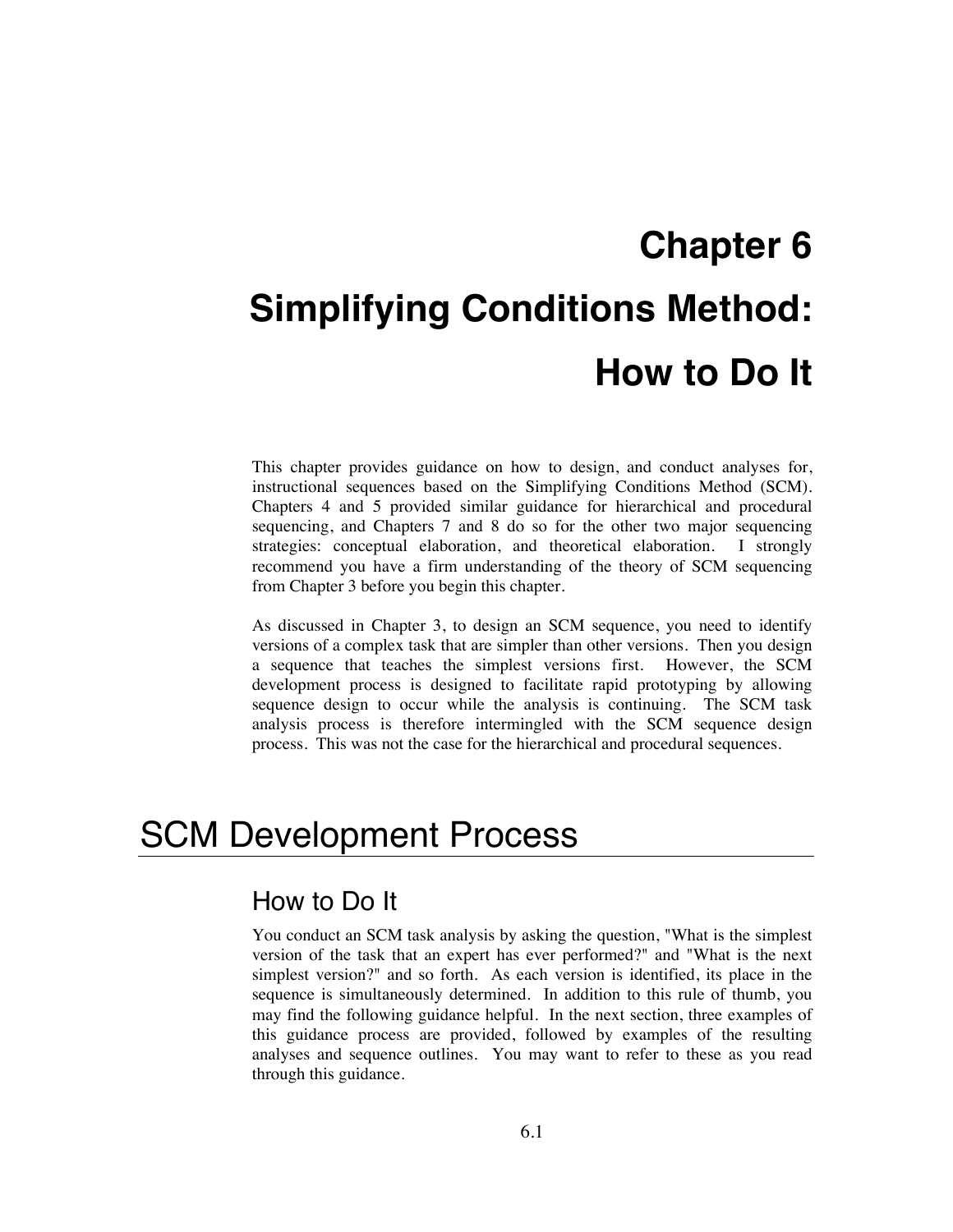#### *Phase I. Prepare for Analysis and Design*

**1. Prepare.** Lay the groundwork for your analysis and design. This is the same as for the hierarchical and procedural sequences.

- 1.1 Establish rapport with a SME.
- 1.2 Identify the characteristics of the task in general.
- 1.3 Identify the characteristics of the learners in general.
- 1.4 Identify the delivery constraints of the task in general.

#### *Phase II. Identify the First Learning Episode*

**2. Identify the simplest version.** Help the SME to identify the simplest version of the task that is fairly representative of the task as a whole, and to describe the conditions that distinguish that version from all other versions.

- You may want to use some other criteria in addition to simple and representative, such as common (how frequently performed the version of the task is) and safe (how much risk there is to the learner and/or the equipment).
- Ask the SME to recall the simplest case she or he has ever seen. The simplest version will be a class of similar cases. Then check to see how representative it is of the task as a whole.
- It may be helpful to start by identifying some of the **major**  versions of the task and the conditions that distinguish when one version is appropriate versus another.
- Thinking of different conditions helps to identify versions, and thinking of different versions helps to identify conditions. Hence, it is wise to do both simultaneously (or alternately).
- There is no single right version to choose. It is usually a matter of trade-offs. The very simplest version of the task is usually not very representative of the task as a whole. The more representative the simple version can be, the better, for it provides a more useful schema to which learners can relate subsequent versions.

**3. Analyze the organizing content.** Analyze the organizing content for this version of the task. How you do this will vary depending on the nature of the task: procedural, heuristic, or a combination of the two (see page 3.10). (This is done now rather than later because it is important for determining whether this version of the task will be too large or too small for a single learning episode.)

- For primarily *procedural* tasks, perform a procedural task analysis to identify *substeps* at the entry level of description (see p. 5.2), and draw a *flowchart* for this version of the task.
- For primarily *heuristic* tasks, use the following process (See example in Figure 6.1 below.):
	- 1. Identify a *descriptive model* for any and all objects involved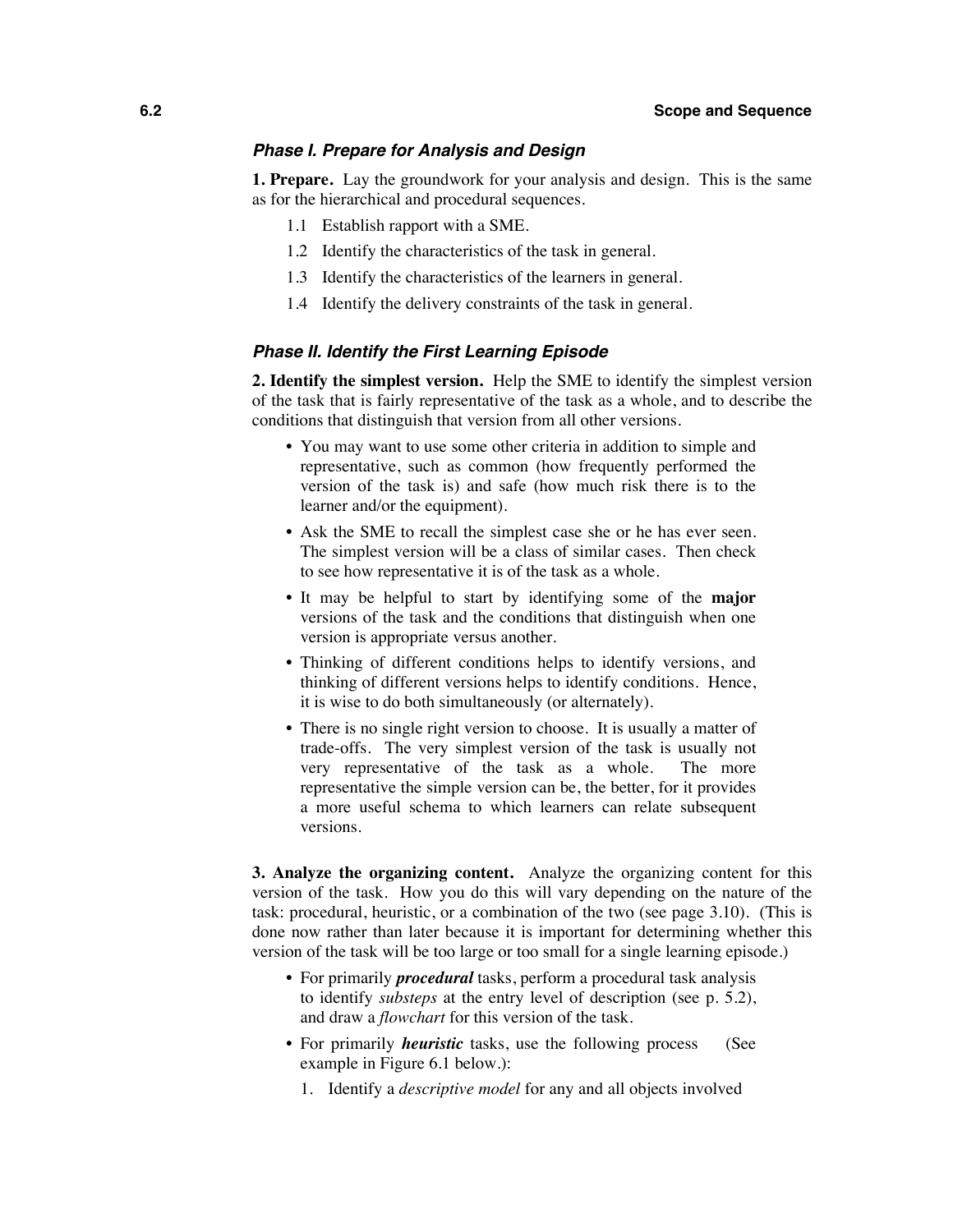in performing the task.

- 2. Identify the *goals* for this version of the task under its conditions
- 3. Identify all the important *considerations* for attaining each goal. Considerations are the major categories of causal factors that influence performance of the task. If there are a lot of causal factors for a consideration, it is useful to identify subconsiderations for it.
- 4. Identify all the important *causal factors* for each consideration (or subconsideration).
- 5. Analyze each causal factor to identify all *guidelines* (prescriptive principles) that an expert uses to account for this consideration. (See examples below.)
- 6. Identify any *decision rules* an expert uses to combine the guidelines into a performance model.
- 7. Identify *explanations* as to why each of the guidelines works, and combine the explanations into explanatory models. (See example below.)
- For *combination* tasks, do both: identify substeps at entry level in a flowchart, and identify guidelines and decision rules in a performance model and explanations in explanatory models for each step that is heuristic in nature.

**4. Analyze the supporting content.** Analyze supporting content for this version of the task. (This is also important to do now so that you can determine whether this version of the task will be too large or too small for a single learning episode.)

- 4.1 Identify information, understandings, skills (concept classification, procedure using, principle using, and higher-order thinking skills), and affective qualities (e.g., attitudes) that are directly relevant to this version of the task and have not yet been acquired by the target learners.
- 4.2 Analyze those understandings, skills, higher-order thinking skills, and affective qualities down to entry level. The procedural and hierarchical task analysis approaches work well for skills and higher-order skills, and the hierarchical approach can be fairly easily extended to identifying prerequisite understandings. But I can't offer much guidance for analyzing affective qualities.

At this point, you have identified all the content that needs to be taught in the learning episode for this version of the task.

**5. Adjust episode size.** Make sure the amount of learning required for this version of the task fits the **size** of the learning episodes for your course.

5.1 Decide how big your episodes should be (see p. 4.5 for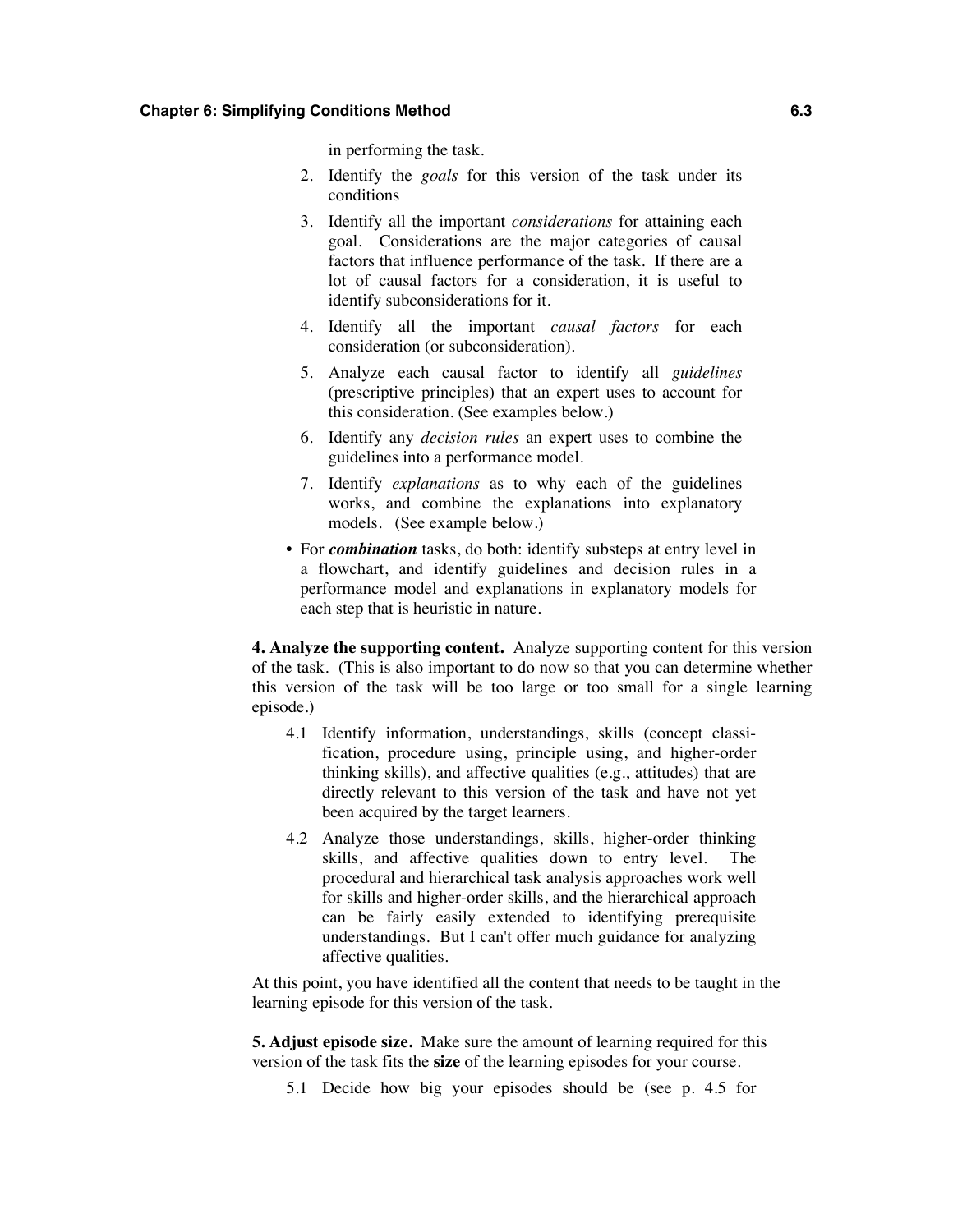guidance).

- 5.2 Compare the size of the episode to the target size.
- 5.3 Adjust the size of the learning episode, if necessary.
	- If its length is greater than the target, reduce the size of the epitome, preferably by adding another simplifying condition. It is possible to create simplifying conditions that don't exist in the real world to accomplish this if necessary, but there are obvious negatives in doing so. However, it is often possible to compensate for those negatives. Alternatively, some supporting content could be removed from the epitome episode, but don't remove any prerequisites for the organizing content.
	- If its length is much smaller than the target, increase the size of the epitome, preferably by removing a simplifying condition.

**6. Design the within-episode sequence.** If you intend to use a problem-based learning approach with very little guidance, you may require the learner to figure out what learning resources he or she needs when. On the other hand, if you have decided to provide much guidance to the learner, sequence the content selected for this learning episode (called the "epitome" because it epitomizes the task). Either way, you may want to consider some of the following guidelines as you either make suggestions to the learner or as you decide on a within-episode sequence for the learner.

- Teach content in the order in which it is used (e.g., a procedural sequence).
- Teach *prerequisites* just prior to the content for which they are prerequisite.
- Teach *understanding* (principles, causal models, or process models) prior to a related procedure.
- Teach *coordinate concepts* together.

At this point, if you are using a rapid-prototyping approach to ISD, you are ready to **design and develop** the instruction for this episode (the epitome). Otherwise you can continue to Phase III to design the scope and sequence for your remaining episodes.

#### *Phase III. Identify the Next Learning Episode*

**7. Identify the next simplest version.** Help the SME to identify the next simplest version of the task that is fairly representative of the task as a whole.

- 7.1 Identify and rank-order all the simplifying conditions that distinguish the simplest version of the task from all the more complex versions.
	- Each simplifying condition eliminates some skills and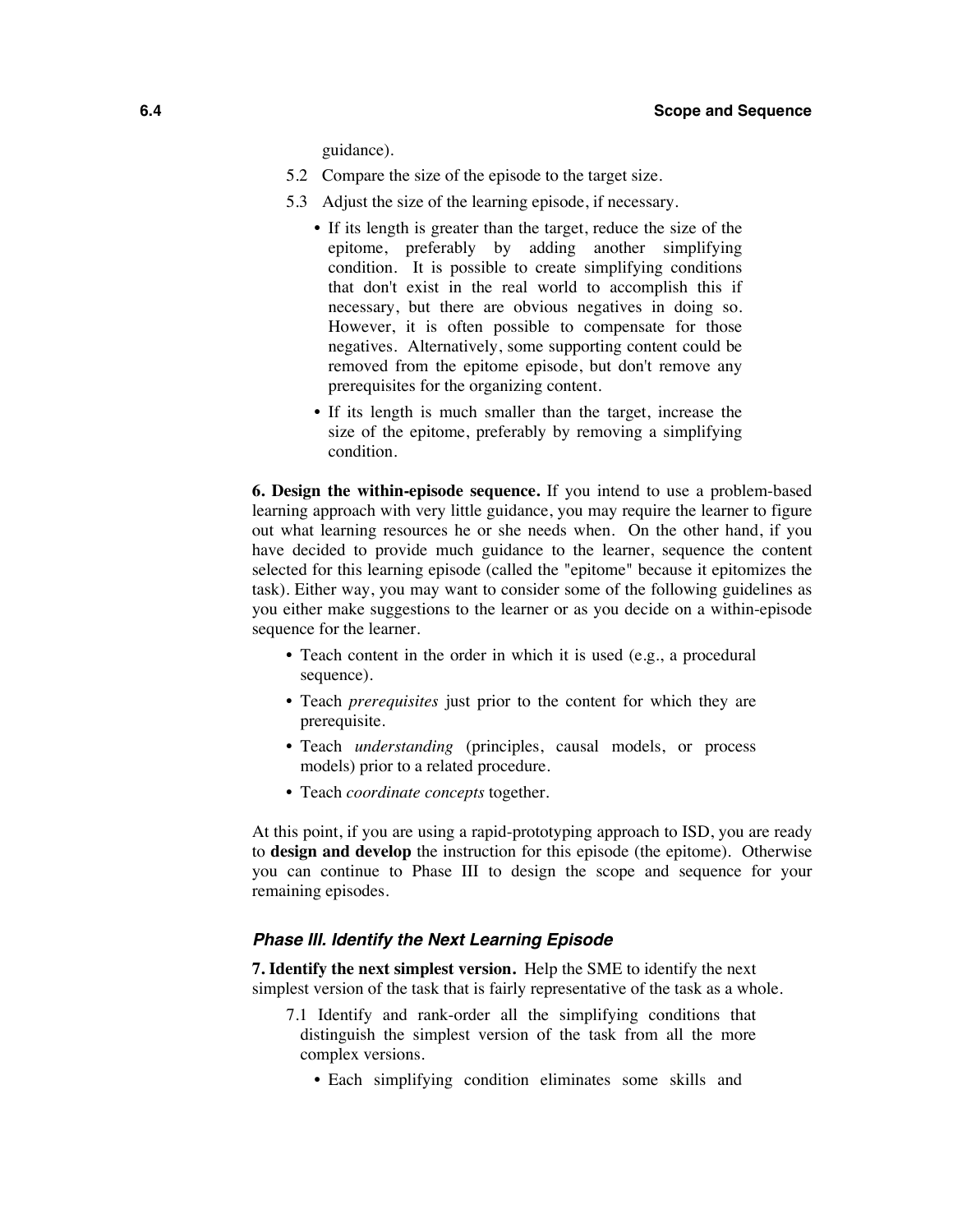knowledge from what an expert needs, to be able to perform the task. Different conditions correspond to different sets of skills and knowledge that vary in complexity. This allows the simplifying conditions to be ranked according to how much additional complexity each requires for performance of the task.

- The rank ordering of the simplifying conditions corresponds to an ordering of the versions of the task from simple to complex.
- The rank-ordering of the simplifying conditions should be done using the same criteria you used in Step 2: how simple and representative the resulting version of the task is, and any other criteria you choose, such as how common it is and how safe it is.
- Don't expect to be able to identify all of the simplifying conditions right away. As you proceed with the analysis, you will find additional conditions to add, no matter how thorough you try to be from the beginning.
- These simplifying conditions are referred to as the "primary" simplifying conditions" because they are identified first. Secondary simplifying conditions are discussed next.
- It is usually helpful to identify the full variety of versions of the task appropriate for this course.
- 7.2 Identify the next simplest and most representative version of the task (the **next elaboration**).
	- This will be the next rank-ordered simplifying condition.
	- If removing a primary simplifying condition (PSC) requires that more new content than can be taught in one episode, then identify *secondary simplifying conditions* (SSCs) that can be included to reduce the complexity of the new version of the task that results when the PSC is removed.
	- If SSCs (secondary simplifying conditions) are added, rank order them.
	- Note that episodes defined by removing a PSC (called "primary elaborations") must be taught after the simplest episode (called the "epitome" because it epitomizes the task), for they all elaborate on it. However, those episodes *could* be taught in any order in relation to each other, even though it is usually better to teach the simpler elaborations first. On the other hand, the episodes defined by removing SSCs (called "secondary elaborations") cannot be taught until after the related primary elaboration is taught, for they all elaborate on it. If you want to design a learnercontrolled sequence, you can design the primary elaborations so that they can be selected in any order.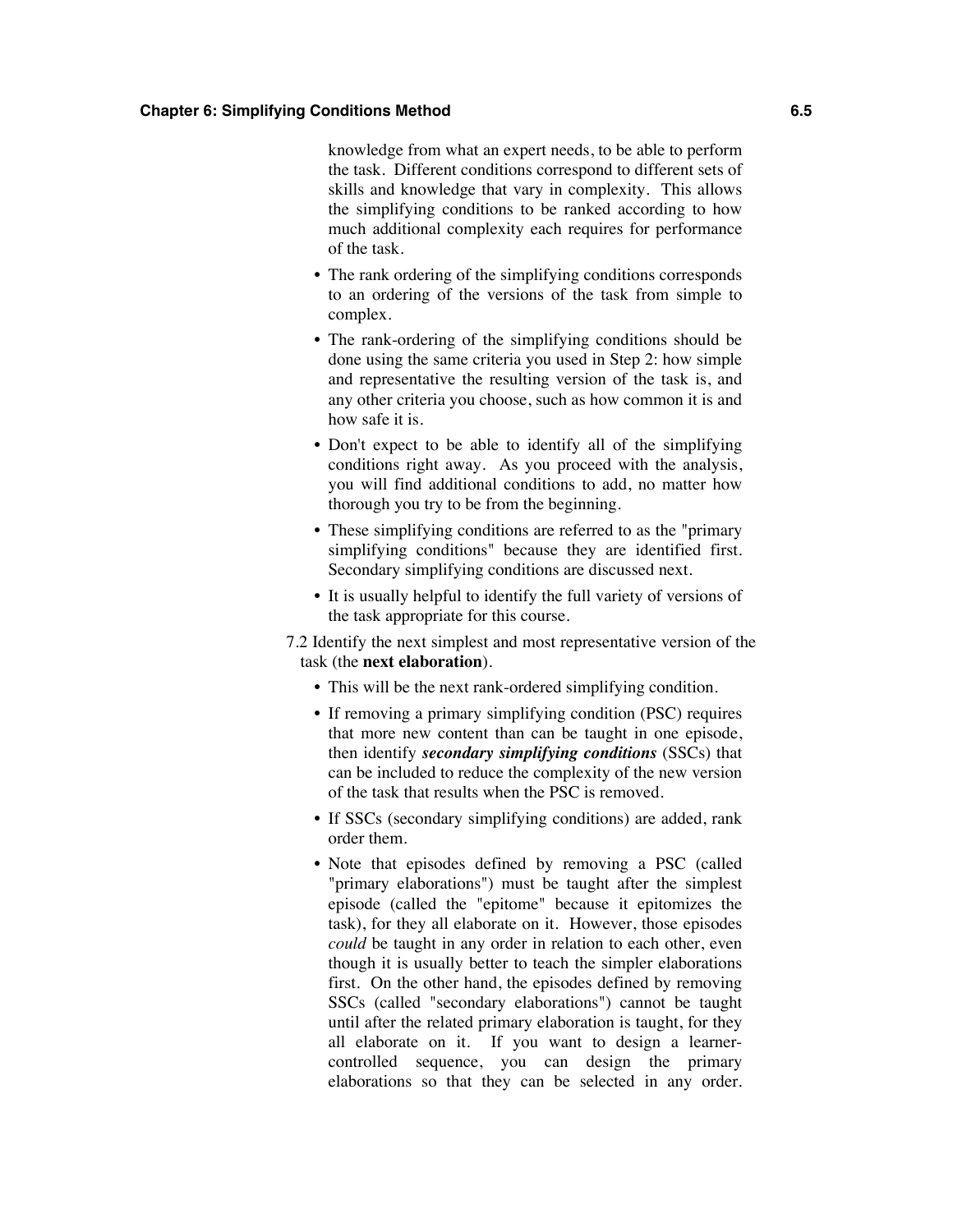However, sometimes this can result in a fair amount of redundancy, if skills learned in one elaboration are also required in another. Of course, computer-based instruction can be designed to eliminate any such redundancy.

7.3 If SSCs are added, rank-order them (see Step 7.1).

**8. Analyze the organizing content**. See Step 3.

**9. Analyze the supporting content**. See Step 4.

**10. Adjust the size**. See Step 5.

#### **11. Design the within-episode sequence**. See Step 6.

**12. Identify remaining versions.** Repeat Phase III (except for Step 7.1) for each remaining simplifying condition—primary, secondary, tertiary, etc.—until instructional time runs out or you have reached the level of expertise desired.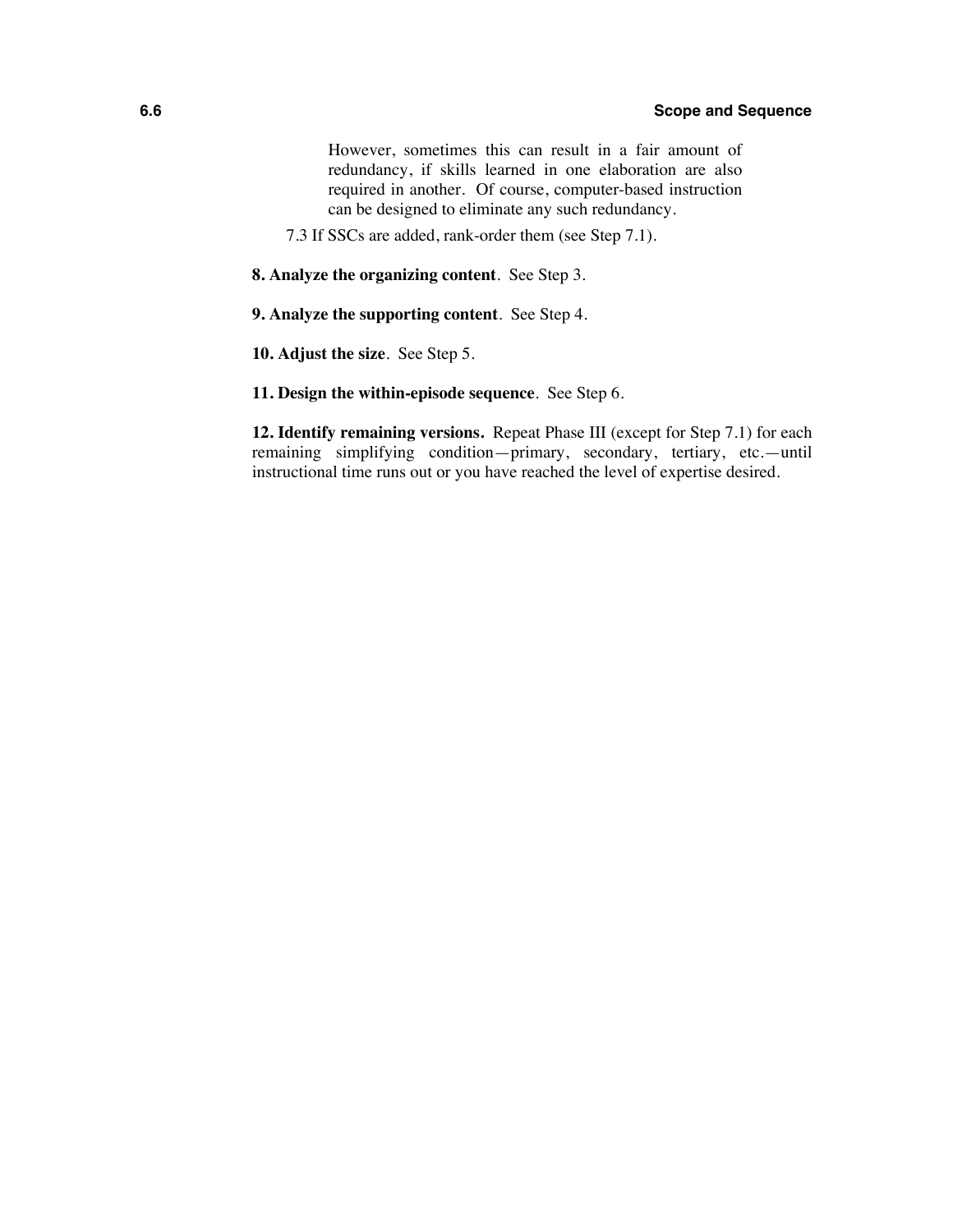| <b>Process</b>                                                                                                                                                                                         | Task: Determine the media for a course                                                                                                                                                                                                                                            |
|--------------------------------------------------------------------------------------------------------------------------------------------------------------------------------------------------------|-----------------------------------------------------------------------------------------------------------------------------------------------------------------------------------------------------------------------------------------------------------------------------------|
| 1. Identify the goals of the task (or<br>subtask)                                                                                                                                                      | • the media will help the learner to master the objective,<br>• the media will be cost effective,<br>• the media fall within the constraints for the course<br>development and implementation.                                                                                    |
| 2. Identify the considerations for<br>attaining each goal. (If there are<br>lots of causal factors for a consid-<br>eration, then it is helpful to also<br>identify subcategories of<br>considerations | For the third goal above:<br>$\cdot$ budget,<br>· skills of personnel available to teach the course,<br>• availability of equipment for the course.                                                                                                                               |
| 3. Identify specific causal factors<br>for each consideration (or subcat-<br>egory).                                                                                                                   | For the third consideration above:<br>• numbers of equipment,<br>· scheduling of equipment,<br>• alternative uses of equipment,<br>• features (capabilities) of equipment.                                                                                                        |
| 4. Analyze each causal factor to<br>identify all guidelines an expert<br>uses to perform this version of the<br>task, that involve the causal factor.                                                  | For all the above factors:<br>• If an insufficient number of the equipment is available<br>for the projected number of students, do not select that<br>delivery system.<br>• If the equipment is not available at all the necessary<br>times, do not select that delivery system. |
|                                                                                                                                                                                                        | • If the equipment is available and would otherwise go<br>unutilized, there is a stronger need for you to select that<br>delivery system.<br>• If the capabilities of the equipment do not meet the<br>instructional needs, do not select that delivery system.                   |
|                                                                                                                                                                                                        | Note: these examples are illustrative, not exhaustive, and<br>there may be more than one guideline for a causal factor.                                                                                                                                                           |
| 5. Identify any decision rules an<br>expert uses to combine the guide-<br>lines into a performance model.                                                                                              | For you to do.                                                                                                                                                                                                                                                                    |
| 6. Identify specific explanations as<br>to why each of the guidelines works,<br>and combine the explanations into<br>explanatory models.                                                               | For you to do.                                                                                                                                                                                                                                                                    |
| 7. Identify a descriptive model for<br>any objects involved in performing<br>the task.                                                                                                                 | There are no objects that one uses to select media for a<br>course.                                                                                                                                                                                                               |

**Figure 6.1 Top-down approach to heuristic task analysis**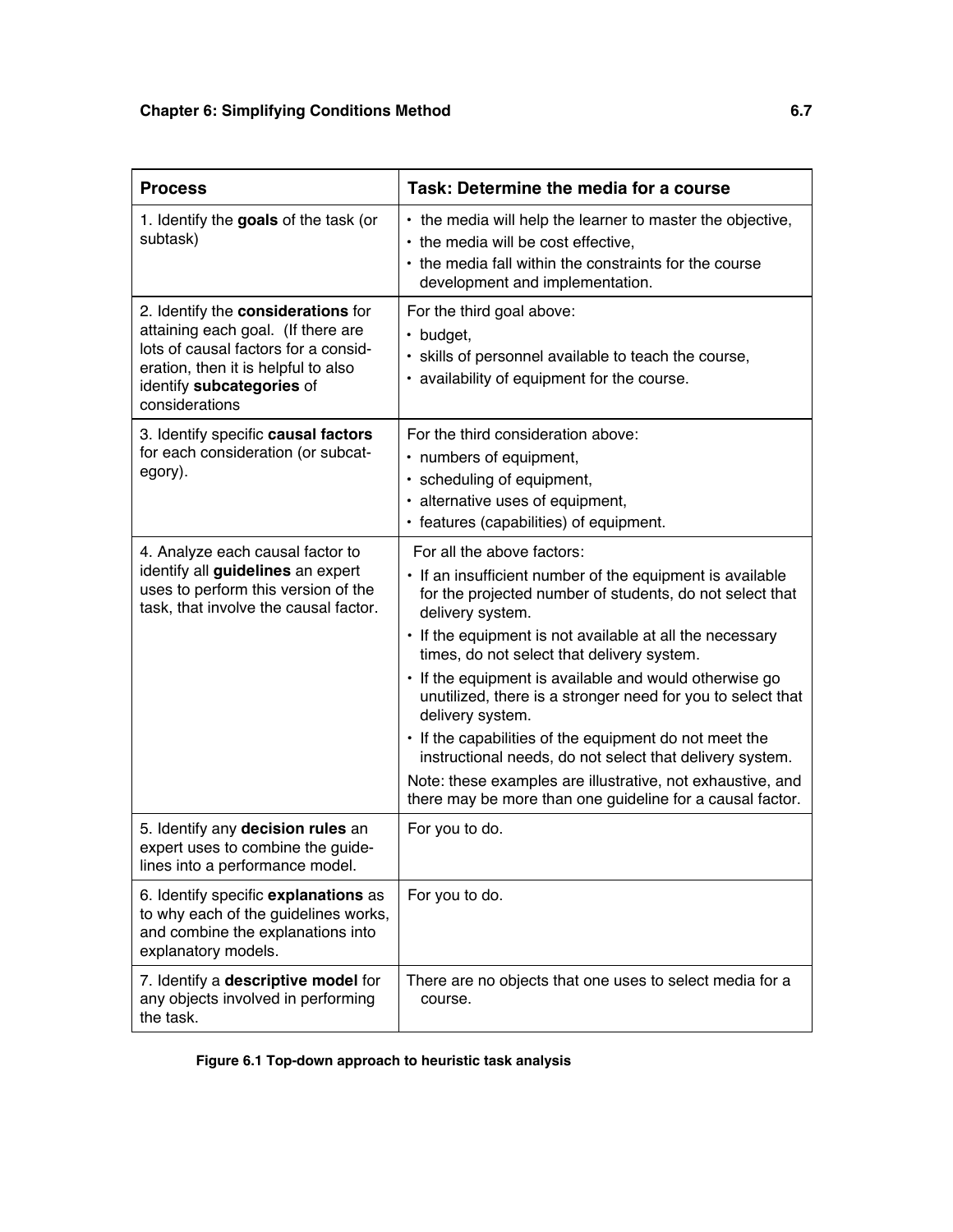#### **Job Aid for the Simplifying Conditions Method**

#### **Phase I - Prepare.**

- 1. Prepare
	- 1.1 Establish rapport with SME.
	- 1.2 Identify characteristics of task in general.
	- 1.3 Identify characteristics of learners in general.
	- 1.4 Identify delivery constraints of task in general.

#### **Phase II - Identify the first learning episode.**

- 2. Identify the simplest version of the task.
	- Identify major versions and conditions that distinguish them.
	- Ask SME to recall simplest case; verify representativeness.
	- Consider other criteria.
- 3. Analyze the organizing content.
	- If procedural, perform procedural task analysis.
	- If heuristic, identify goals, considerations, causal factors, guidelines, decision rules, and explanations.
	- If combination, do both.
- 4. Analyze the supporting content.
	- 4.1 Identify requisite information, understandings, skills, & affective qualities.
	- 4.2 Analyze those understandings, skills, & affective qualities to entry level.
- 5. Adjust episode size.
	- 5.1 Determine target size.<br>5.2 Compare this episode
	- 5.2 Compare this episode to target size.<br>5.3 Adjust episode size, if necessary.
	- Adjust episode size, if necessary.

#### 6. Design the within-episode sequence.

- Teach content in order in which it is used.
- Teach prerequisites prior to related content.
- Teach understanding prior to related procedure.
- Teach coordinate concepts together.

#### **Phase III - Identify the next learning episode.**

- 7. Identify the next simplest version.
	- 7.1 Identify and rank-order all simplifying conditions.
	- 7.2 Identify the next simplest, most representative version of task.
	- 7.3 Rank-order any SCCs.
- 8. Analyze the organizing content. (Same as Step 3.)
- 9. Analyze the supporting content. (Same as Step 4.)
- 10. Adjust the size. (Same as Step 5.)
- 11. Design the within-episode sequence. (Same as Step 6.)
- 12. Repeat Steps 7.3 through 11 to identify all remaining versions.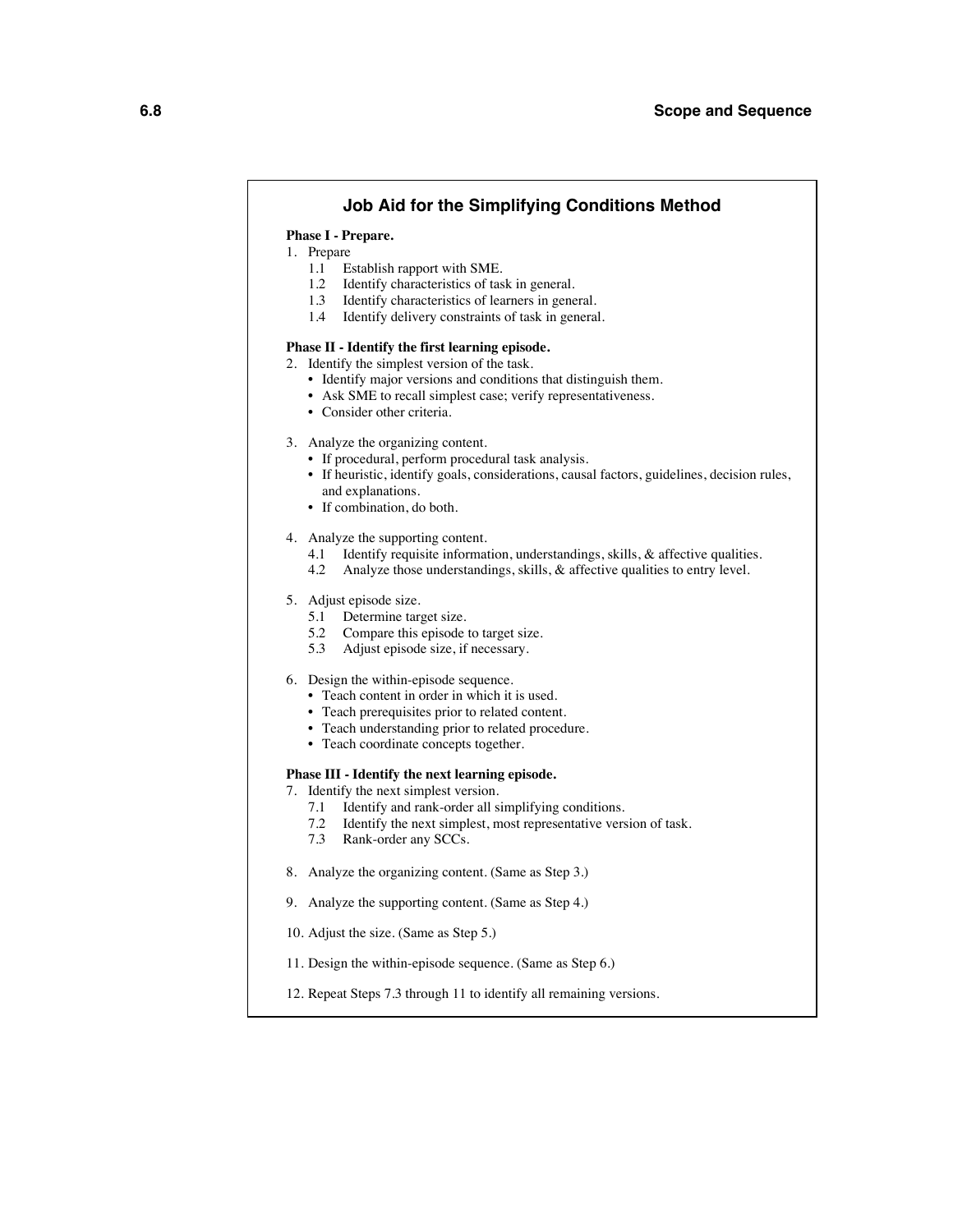### Example 1: Sales skills in business

#### **By Kathy Dye, Director ID.E.A.S That Work, LLC**

The following example illustrates the process of working with an SME to create instruction using the Simplifying Conditions Method.

The SME in this illustration is Mike, a manufacturer's representative who sells industrial packaging equipment and supplies. Like many manufacturer's representatives, Mike has tremendous autonomy in how he sells the products he represents.

Mike is the leading sales producer for the small manufacturer's representative company for which he works, and he was asked to develop a program to share his skills with the other reps. The intent of this program was to increase individual sales (and commissions), company sales, and sales margins.

#### *Phase I — Prepare*

#### *Step 1. Prepare*

Mike was very receptive to working on this project, since he viewed me as someone who was available to help him with a task he felt ill prepared to complete. I took about 5 minutes to explain what the SCM was, and how he and I would work together to capture his wisdom. He agreed to let me audiotape the interviews, a technique I recommend.

I explained to Mike that his job was to tell me stories about selling packaging equipment and supplies, and that my job was to organize his stories into a systematic program of instruction. He seemed relieved when I told him this, and seemed happy to have an audience for his stories. This is common with exemplary performers, regardless of the field of expertise.

Mike spent a lot of time explaining the typical personality profile of manufacturer's representatives, and the ego needs they have. He also stressed the fact that sales training must fit into time chunks of two hours or less, since commissioned sales people are reluctant to devote time to activities that do not directly generate sales.

At several times during the preparation phase, I reassured Mike that our process was flexible and iterative, and that we were both free to suggest changes to details or procedures at any time. This seemed to reduce his anxiety about the interview process.

I asked Mike to describe in very general terms the process he follows for making a sale. I recorded these on paper, then asked him to verify the steps and their order. We kept this general listing of the steps on a sheet between us throughout the interview. Mike's initial list of steps in the sales process included nine steps. He added one more step as our interview progressed. The final list of steps Mike identified was: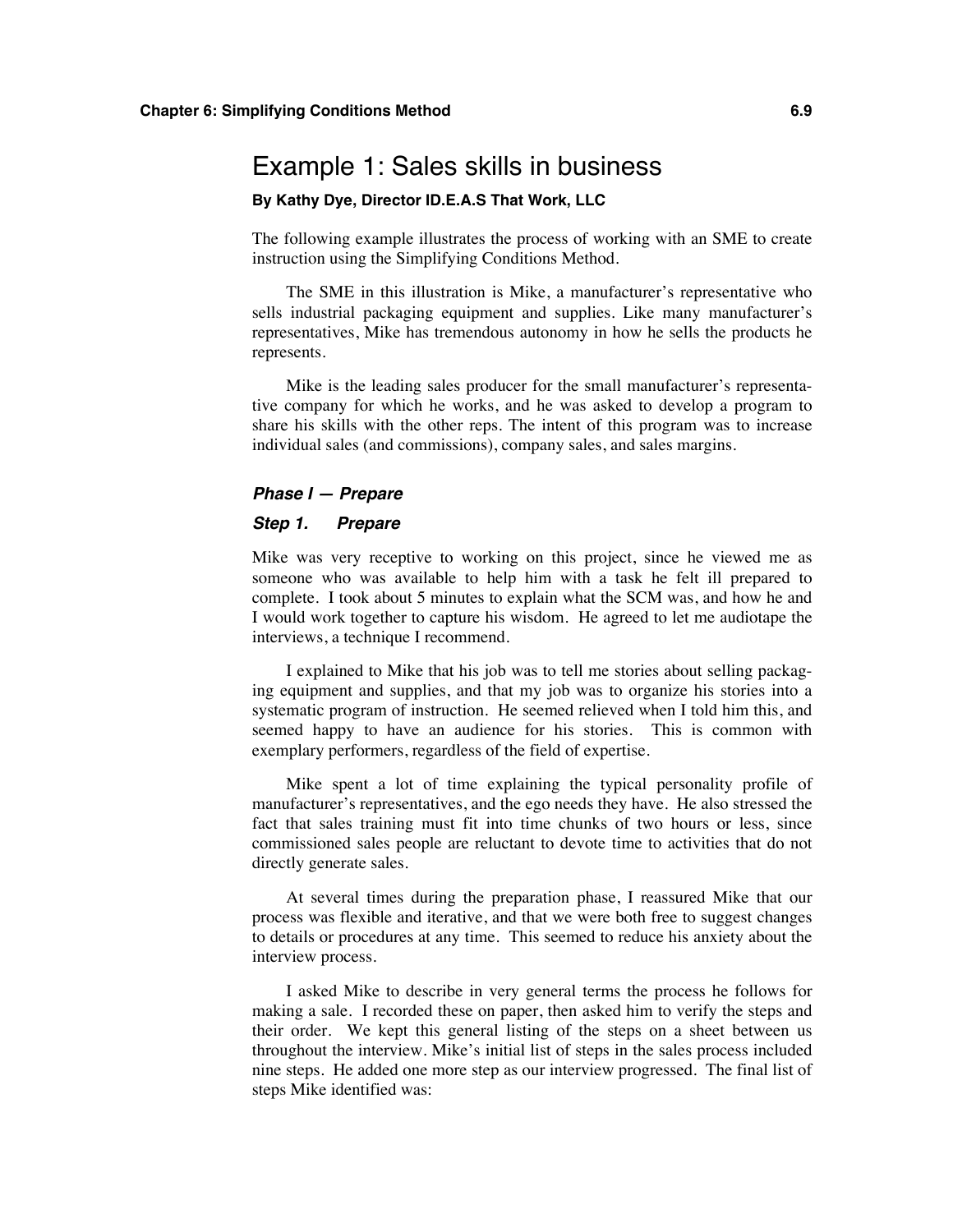#### **General Process for Making a Sale**

- 1. Identify the customer: who buys shipping equipment and supplies?
- 2. Qualify the customer: who needs to approve shipping purchases?
- 3. Explain that your goal is to help the customer do their job better, and obtain permission for a facility tour.
- 4. Take facility tour and provide spontaneous feedback about facility.
- 5. Provide written feedback to the customer.
- 6. Review your recommendation with the customer.
- 7. Engage the customer in dialogue about the recommendation.
- 8. Ask the customer to confirm the value of the recommendation.
- 9. Ask the customer to commit to the recommendation; "close" the sale.
- 10. Review the paperwork with the customer.

#### *Phase II - Identify the First Learning Episode.*

#### *Step 2. Identify the simplest version of the task*

**• Identify major versions and conditions that distinguish them.**

I asked Mike, the SME, what distinguished simple sales from more complex sales. He identified the most obvious conditions that distinguished various versions. I listed these on a separate sheet of paper, and jotted notes about simple versions and complex versions. It is important for both the instructional designer and the SME to remember that this is a preliminary description of conditions and versions. Mike's initial conditions were:

#### **Initial Simplifying Conditions**

How you identify and qualify the customer. How the organization makes purchasing decisions. How easily you gain access to the facility. Physical constraints around the shipping area in the facility.

Note that this list grew as we worked through several versions. I prefer for this to happen, since capturing the wisdom of the SME is the main focus of our interview. If the SME spends too much time analyzing conditions up front, he or she frequently filters out important details so that their stories are consistent with their description of conditions. I prefer to re-arrange or eliminate details myself after the interview is complete.

#### **• Consider other criteria.**

I checked this with Mike, and he was confident that simplicity and representativeness were the most appropriate criteria for organizing the instruction.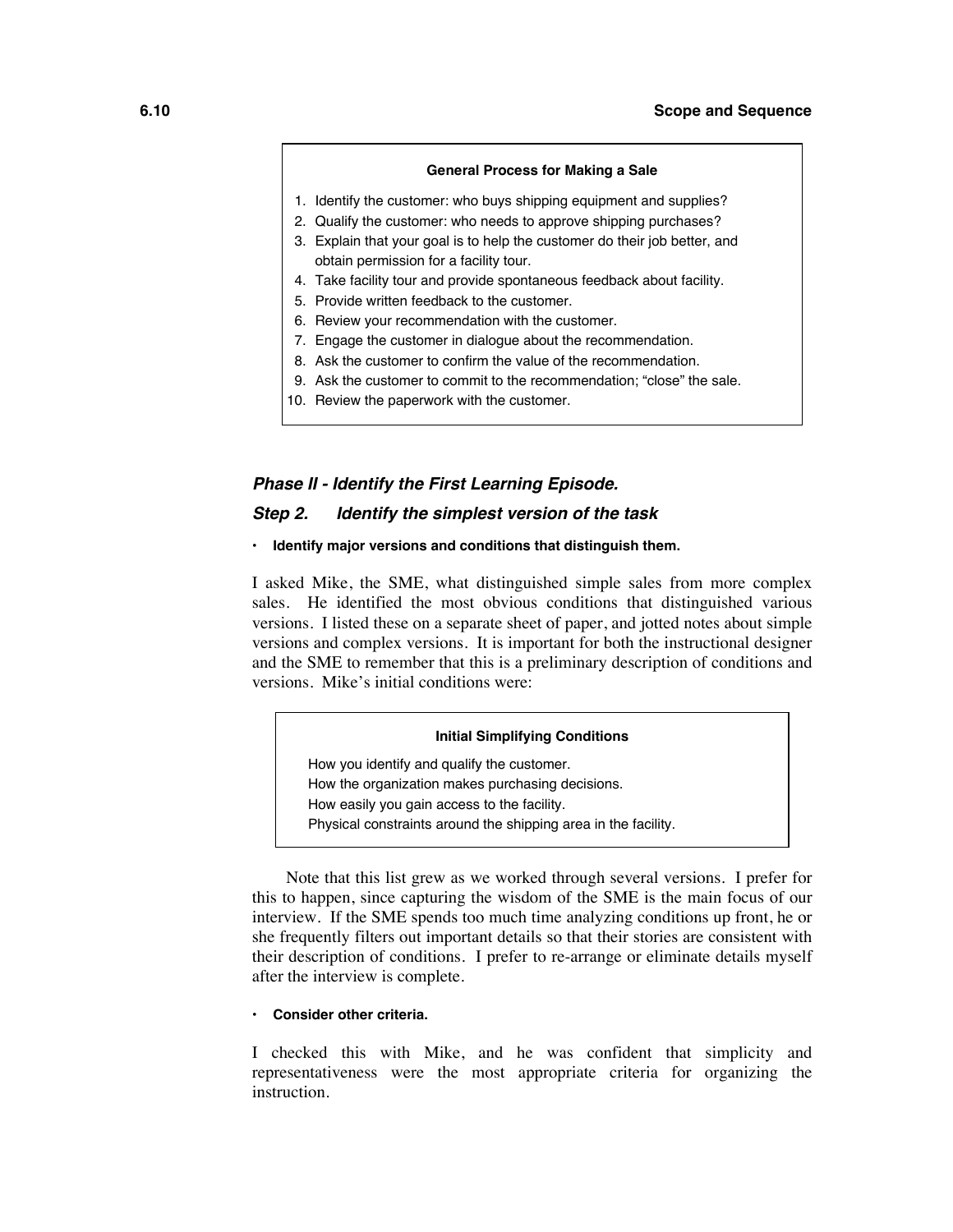#### **• Ask SME to recall the simplest case; verify representativeness.**

We found ourselves combining this part of Step 2 with Step 3 (Analyze Organizing Content). Mike and I spent about 45 minutes on the simplest case. As he told the story, he recalled the steps by name (which is Step 3) and described why each step was a simple case. Without prompting, he said with genuine pride that this first example "was as good as it gets," meaning that it was an easy and lucrative sale. I took notes on a split page, recording the process, or story, on the left side and recording decision criteria, rules, and support materials on the right. Here is a condensed version of his story:

#### **Story**

The interpreter for an Asian businessman arranged a meeting between his boss (the Asian) and Mike. One of Mike's good American customers had recommended they contact Mike. They met at a new, not-yet-finished manufacturing plant. They developed instant rapport through the interpreter about the company's signature color. The businessman reviewed blueprints with Mike and the men toured the future shipping department which had been "marked in" with paint on the floor. The plans were state-of-the-art and were copied from an earlier plant that Mike knew worked well.

The businessman had sole responsibility and authority to make the buying decision, but needed to work with another person, his interpreter. Two days later the men met again to review a detailed written proposal for equipment and consumable. After an intense 4-hour meeting, the Asian businessman signed the order, contingent on painting the equipment his signature color; cost was not an issue; the businessman wired cash payment within 4 days.

Although Mike provided a lot of unnecessary background information, I encouraged him to tell *his* story as *he* felt it needed to be told. This accomplished several things. First, it facilitated the on-going rapport between us. Second, it let him explain contextual factors once up front, getting them out of the way and streamlining the subsequent interview. Third, it let him vent frustrations up front, getting them out of the way early in the interview.

#### *Step 3. Analyze the organizing content.*

- **• If procedural, perform procedural task analysis.**
- **• If heuristic, identify goals, considerations, causal factors, guidelines, decision rules, and explanations.**
- **• If combination, do both.**

As Mike told his story, it became obvious that this was a combination task. Without looking at the list of steps we had previously defined (see box on the top of page 6.10), he followed the process exactly. He expressed his belief that all 10 steps were necessary and that following the steps in order was an important part of his success. This was my clue that the 10-step process of selling (the "what" of the task) was indeed procedural at that level of description.

It became apparent, however, that some of the steps were heuristic. The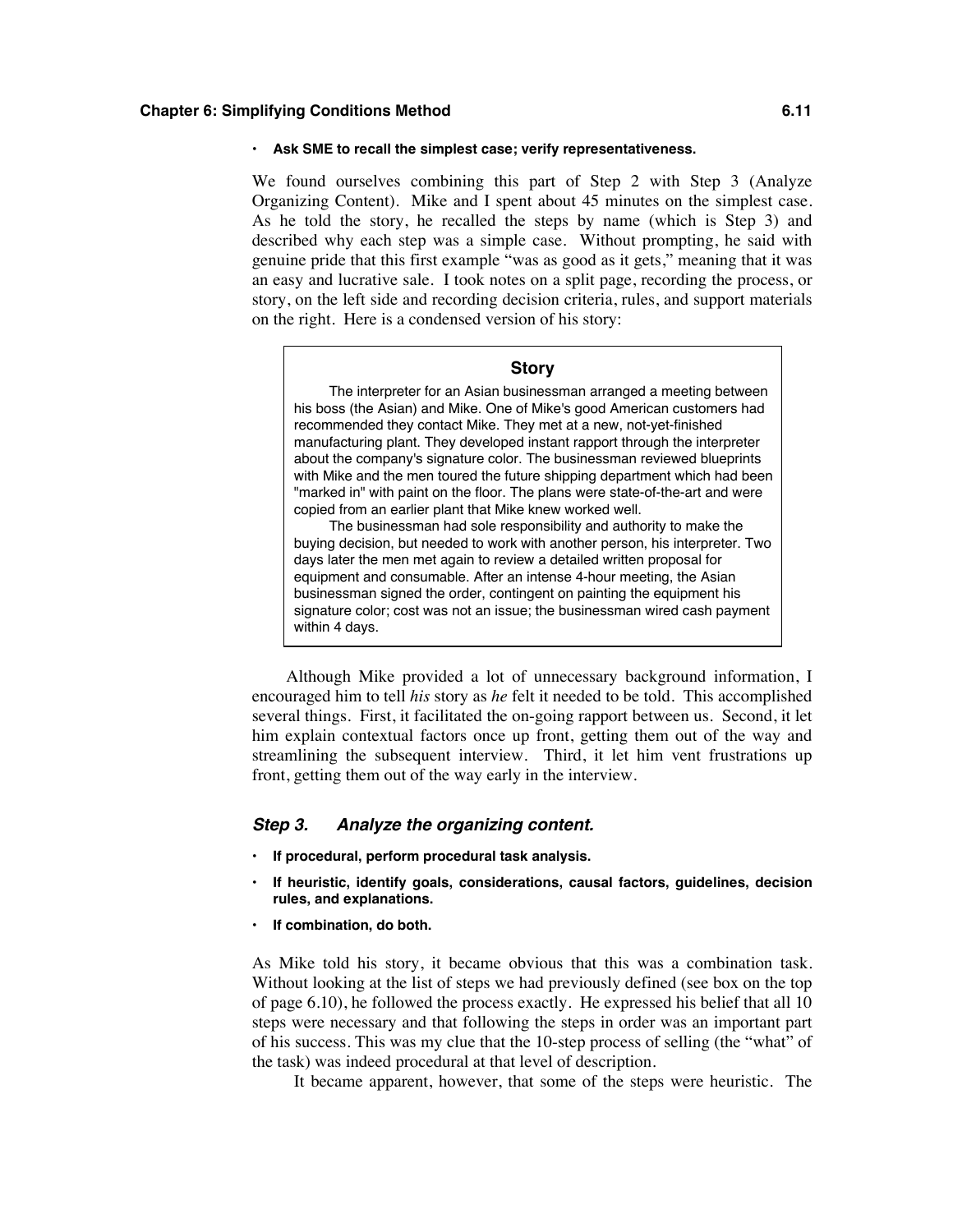clue to this was Mike's answer, "I just know," when I asked him how he accomplished each step. When I asked "how he knew," he described his reason for the step (goal), the variables he felt he needed to understand (considerations and/or causal factors), and his rules of thumb for deciding on a course or action (guidelines and/or decisions rules). Therefore, the analysis of organizing content had to switch to identifying heuristics.

Figure 6.2 shows the major heuristics identified for each step of the sales process. For the sake of brevity, only the goal is listed for each heuristic, but each was fully analyzed using the process described in Step 3 and illustrated in Figure 6.1. Figure 6.3 provides a sample of the heuristic task analysis process for one of the steps in Figure 6.2.

|    | <b>Steps and Sub-steps</b>                                        |                                                    | <b>Heuristics</b>                                                                                                                                      |
|----|-------------------------------------------------------------------|----------------------------------------------------|--------------------------------------------------------------------------------------------------------------------------------------------------------|
| 1. | Identify customer                                                 | L.                                                 | Determine who is responsible for purchasing<br>shipping supplies                                                                                       |
| 2. | Qualify customer                                                  | $\blacksquare$                                     | Determine who has authority over purchase<br>decisions                                                                                                 |
| 3. | Explain goal; get approval for a tour                             |                                                    |                                                                                                                                                        |
| 4. | Take tour and give spontaneous<br>feedback                        | $\overline{\phantom{a}}$<br>$\ddot{\phantom{1}}$   | Determine what currently works well and what could<br>be improved<br>Communicate this information to customer (include<br>what, why, and cost / value) |
| 5. | Give written feedback<br>5.1 Develop options                      | $\blacksquare$<br>$\blacksquare$                   | Determine all options that meet need<br>Determine best option                                                                                          |
|    | 5.2 Write the report                                              | $\sim$<br>$\blacksquare$<br>$\blacksquare$         | Determine appropriate content<br>Organize content<br>Produce document                                                                                  |
|    | Deliver to customer<br>5.3                                        | $\ddot{\phantom{a}}$                               | Determine most appropriate delivery method                                                                                                             |
| 6. | Review recommendation with<br>customer<br>6.1 prepare for meeting | $\blacksquare$<br>$\blacksquare$<br>$\overline{a}$ | Determine participants (presenters and customers)<br>Determine presentation format and materials<br>Rehearse                                           |
|    | 6.2 schedule meeting                                              | ä,<br>$\blacksquare$                               | Coordinate schedules<br>Secure appropriate location                                                                                                    |
|    | 6.3 conduct meeting                                               | $\overline{a}$                                     | Present the facts of recommendation                                                                                                                    |
| 7. | Engage customer in dialogue about<br>recommendation               | $\overline{\phantom{a}}$                           | Determine customer's true reaction to<br>recommendation                                                                                                |
|    | 8. Ask customer to confirm value of<br>recommendation             |                                                    |                                                                                                                                                        |
| 9. | Ask customer to commit to the<br>recommendation                   |                                                    |                                                                                                                                                        |
|    | 10. Review paperwork<br>10.1 determine necessary<br>paperwork     | $\blacksquare$<br>$\blacksquare$                   | Determine terms of sale (customer's and company's<br>requirements)<br>Gather copies of all pertinent paperwork                                         |
|    | 10.2 complete necessary<br>paperwork                              | $\blacksquare$<br>ä,                               | Work with customer to complete paperwork<br>Revise recommendation, if necessary                                                                        |
|    | 10.3 review paperwork with<br>Customer                            |                                                    |                                                                                                                                                        |

**Figure 6.2 Heuristics for the steps of the task.**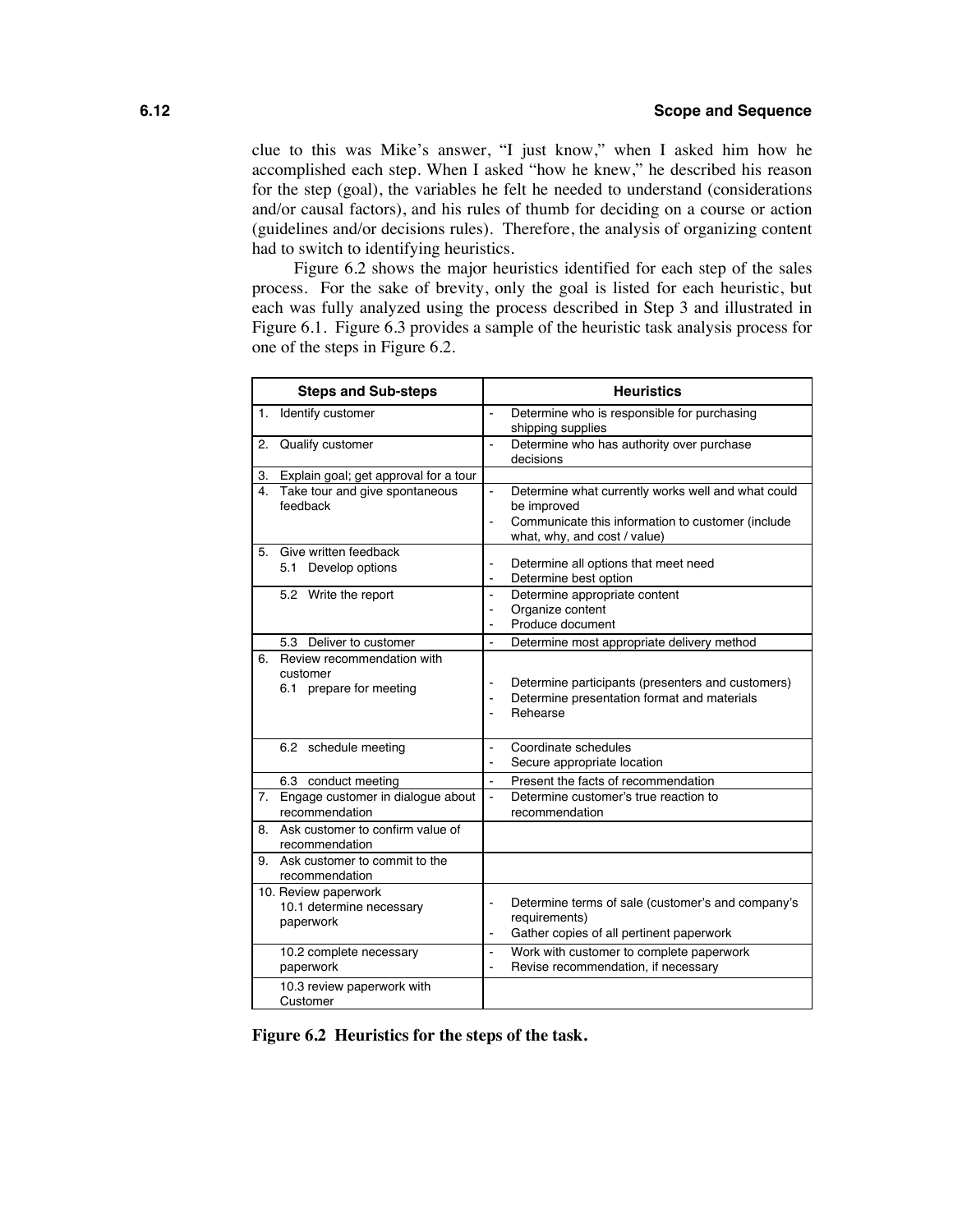| Step 4 - Take tour and give spontaneous feedback                                                                                                                                                          |
|-----------------------------------------------------------------------------------------------------------------------------------------------------------------------------------------------------------|
| Goal:<br>Determine what currently works well and what could be improved<br>Considerations                                                                                                                 |
| The customer's business goal                                                                                                                                                                              |
| How their shipping process supports this goal                                                                                                                                                             |
| How and why this is currently happening                                                                                                                                                                   |
| The cost / value implications<br>Causal factors                                                                                                                                                           |
| Shipping system "works" when:                                                                                                                                                                             |
| - goals are clear                                                                                                                                                                                         |
| - goals are synergistic with each other                                                                                                                                                                   |
| - physical layout of shipping process is efficient                                                                                                                                                        |
| - machines and processes work efficiently<br>- shipping supplies work well with shipping processes                                                                                                        |
| Guidelines                                                                                                                                                                                                |
| Ask a sample of workers what the shipping goals are, and look for how clear each individual is on the                                                                                                     |
| goals and how consistent the goals are among workers.                                                                                                                                                     |
| Ask questions that help you to determine whether shipping goals are synergistic with each other.<br>Observe the shipping processes to see whether:                                                        |
| - the physical layout is efficient,                                                                                                                                                                       |
| - the machines and processes are efficient,                                                                                                                                                               |
| - the shipping supplies work well                                                                                                                                                                         |
| Decision rules                                                                                                                                                                                            |
| Focus on clarifying and evaluating the goals before observing the processes.<br>Explanations                                                                                                              |
| Lack of clarity about the goals can be caused by each worker having a clear idea of the goals but those                                                                                                   |
| ideas being inconsistent with each other, as well as by individual lack of clarity.                                                                                                                       |
| Descriptive model                                                                                                                                                                                         |
| Efficient configurations of shipping layouts, machines, processes, and supplies.                                                                                                                          |
| Communicate this information to the customer<br>Goal:                                                                                                                                                     |
| Considerations                                                                                                                                                                                            |
| The style of communication the customer will receive easily<br>The facts that are meaningful to the customer                                                                                              |
| The order in which those facts should be presented                                                                                                                                                        |
| The customer's likely response                                                                                                                                                                            |
| Causal factors                                                                                                                                                                                            |
| Customers receive information easily when the style and content is similar to their preference or style.                                                                                                  |
| Customers understand the message when facts are presented in what they believe is a logical order.<br>Personal, interpersonal, and organizational factors affect the customer's perception of logical and |
| meaningful. (This is a category of factors, and individual factors should be identified.)                                                                                                                 |
| Guidelines                                                                                                                                                                                                |
| Probe to find out what style of communication the customer prefers, and present the information in that                                                                                                   |
| style.                                                                                                                                                                                                    |
| Present facts in a logical order.<br>Probe to identify the personal, interpersonal, and organizational factors that affect the customer's                                                                 |
| perception of logical and meaningful.                                                                                                                                                                     |
| Decision rules                                                                                                                                                                                            |
| Determine preferred style of communication before communicating the information.                                                                                                                          |
| Explanations<br>When information is presented in the customer's preferred style, the customer will think that you are                                                                                     |
| more capable and thus he or she will be more likely to think your solutions are good ones.                                                                                                                |
| Descriptive model                                                                                                                                                                                         |
| The way each communication style works.                                                                                                                                                                   |
| Other success factors for this step                                                                                                                                                                       |
| · genuine interest in others                                                                                                                                                                              |
| · oral communication skills                                                                                                                                                                               |
| · interpersonal skills<br>• concepts of systems integration                                                                                                                                               |
| · mechanical aptitude                                                                                                                                                                                     |
| • product knowledge                                                                                                                                                                                       |
| • commitment to honesty                                                                                                                                                                                   |

#### **Figure 6.3 Heuristic task analysis for one step of the task.**

(Due to space limitations, this is not the entire result of the analysis.)

 $\blacksquare$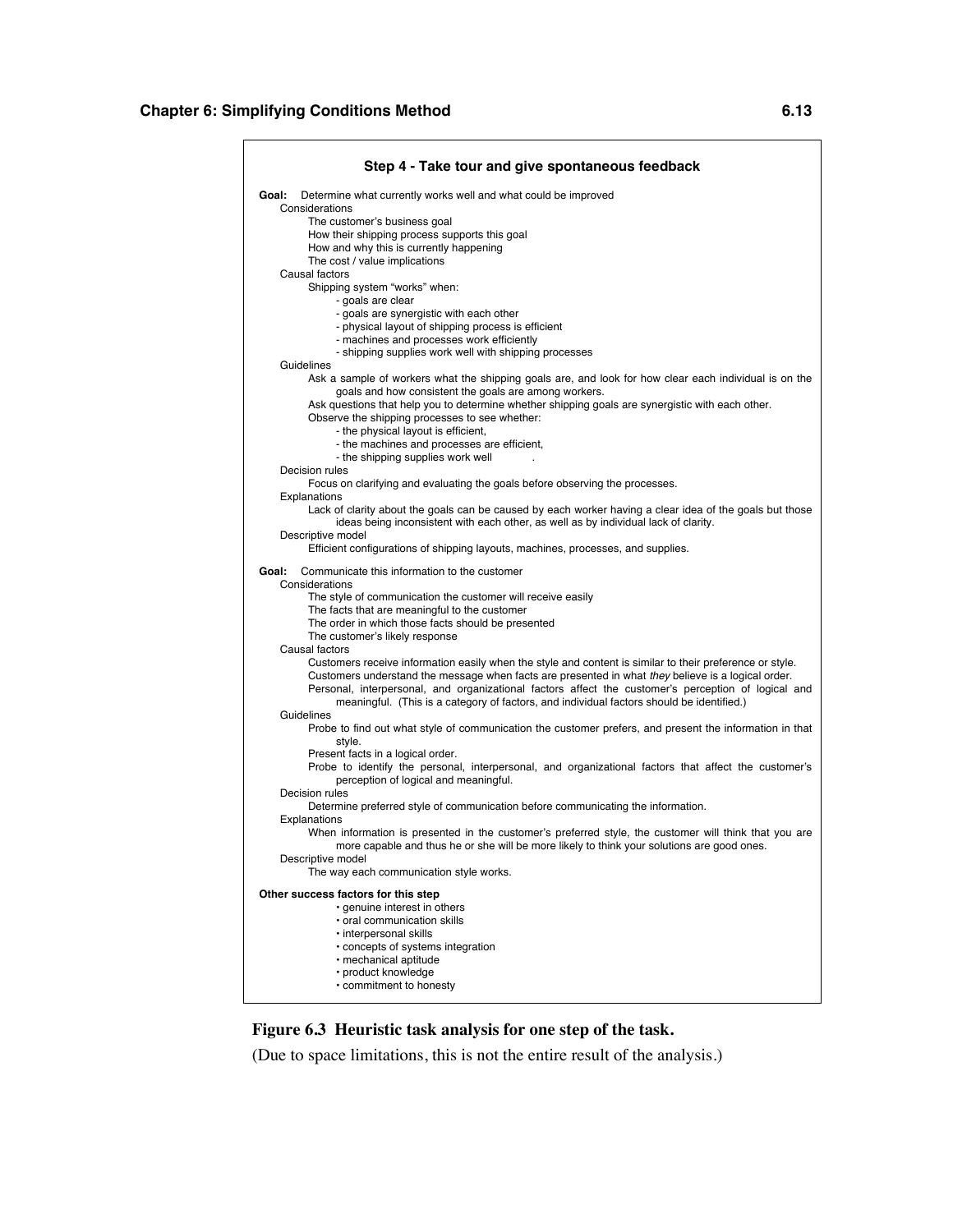#### *Step 4. Analyze the supporting content*

#### **4.1 Identify requisite information, understandings, skills, and affective qualities.**

The supporting information, understanding, skills, and attitudes for Mike's sales process were:

| Information<br>• technical terms                                                                                                                          | <b>Skills</b><br>· mechanical aptitude<br>• reading blueprints                                                                  | <b>Attitudes</b><br>• personal integrity<br>• commitment to honesty                 |
|-----------------------------------------------------------------------------------------------------------------------------------------------------------|---------------------------------------------------------------------------------------------------------------------------------|-------------------------------------------------------------------------------------|
| <b>Understandings</b><br>• technical concepts<br>• concepts of systems<br>integration<br>· product knowledge<br>• order entry cycles<br>• payment options | · interpersonal skills<br>. basic oral and written<br>communication<br>• how to use computer<br>• how to complete proposal form | · genuine interest in others<br>· inquisitive nature<br>• willingness to take risks |

The prerequisite skills, abilities, and characteristics of the learners are complex and sophisticated. Mike said that the selection process for hiring sales people ensured that all sales people demonstrated many of the necessary qualities. Mike's company uses an informal process to determine the level of technical skill for each new sales person. Technical training is provided primarily by the company's suppliers, a local university, and internal support staff. Mike was confident that each person who attended the sales training sessions would have the requisite information, understandings, skills, and attitudes.

#### **4.2 Analyze those understandings, skills, and affective qualities to entry level.**

I used the hierarchical approach with Mike to do this.

#### *Step 5. Adjust episode size.*

#### **5.1 Determine target size.**

Our target time was two hours or less; see Phase I.

#### **5.2 Compare this episode to target size.**

Mike had dropped enough hints about the learners that I had already made a preliminary decision to use case studies as a primary instructional technique. As the instruction took shape, this proved to be a wise choice.

Mike expressed his confidence that 2 hours was sufficient time to cover a case study, given the organization of the instruction and content. We eventually created three levels of instruction, Novice, Expert, and Master, and planned about 7 case studies for each level. This totaled 21 2-hour sessions. Mike believed that this plan would be well received by both sales managers and sales people.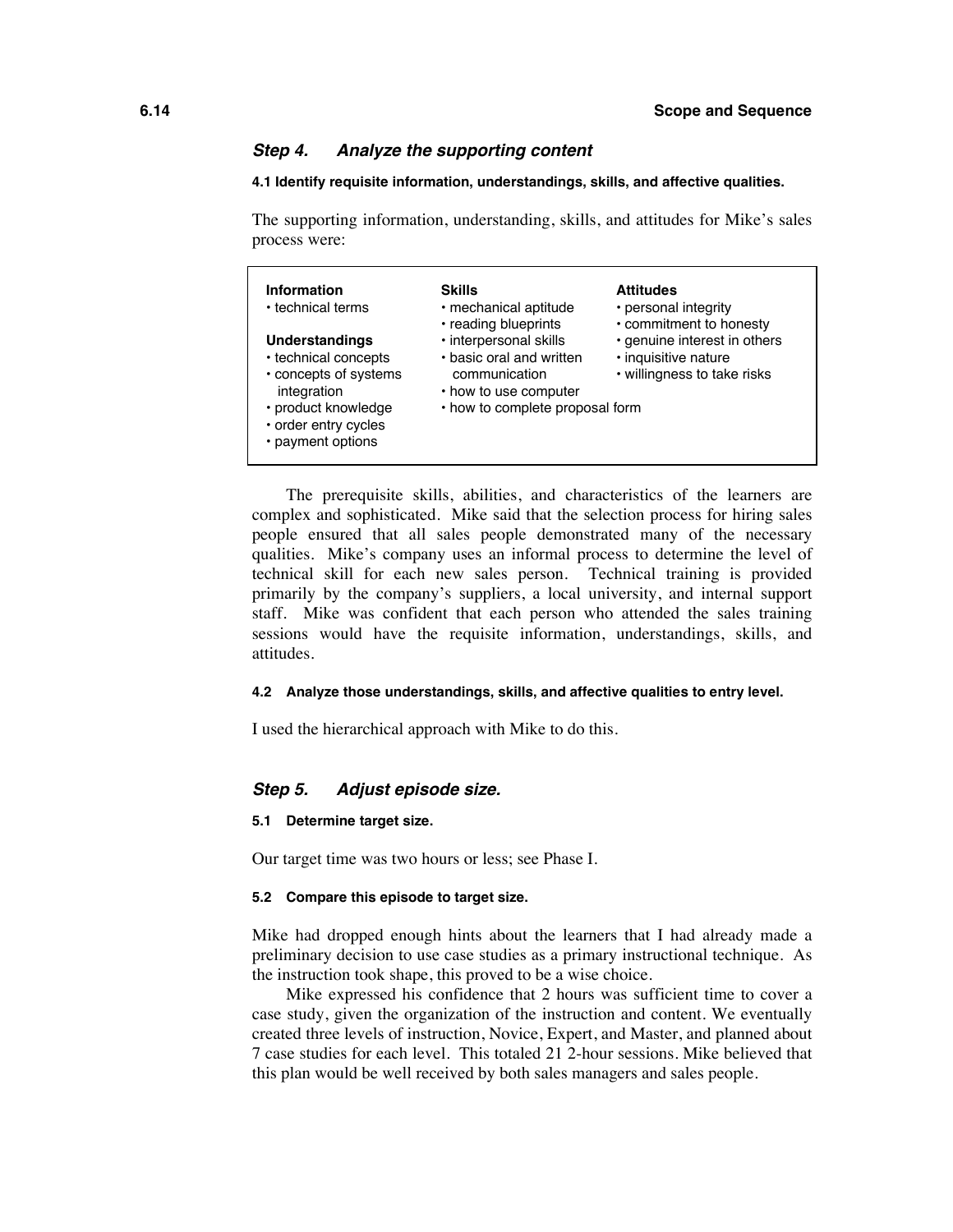#### **5.3 Adjust episode size, if necessary.**

Adjustment was not needed in this situation.

If adjustments are necessary, I find that this is a relatively easy mechanical step that I prefer to do after the interview with the SME. I made a conscious decision in this situation to focus slightly more of our interview time gathering details, rather than developing individual learning episodes. This is a trade-off. In my experience, however, it is far easier to "fit" content to the episode size after-the-fact than it is to recreate real-life details of a work context. Mike had agreed to review a draft of the episodes, so I was confident of the opportunity to revise my episodes, if necessary.

#### *Step 6. Design the within-episode sequence.*

- **• Teach content in the order in which it is used.**
- **• Teach prerequisites prior to related content.**
- **• Teach understanding prior to related procedure.**
- **• Teach coordinate concepts together.**

The general structure of all the episodes is:

| $10 \text{ min}$ . | Facilitator reviews 10-step process of selling             |
|--------------------|------------------------------------------------------------|
| $30 \text{ min}$ . | Learners analyze a story, identifying all 10 steps         |
|                    | - facilitator highlights supporting content                |
| $60 \text{ min}$ . | Learners practice the 10 steps in specific sales scenarios |
|                    | - facilitator guides instruction of supporting content     |
| $20 \text{ min}$ . | Learners summarize main concepts and key learnings         |

In the case study for the first episode, the 10 steps are taught in order of performance. Mike, the SME, insists that the secret is in following all 10 steps in order, and that the details (supporting content) will take care of themselves through explanations and discussion of the steps. Therefore, the supporting content is taught simultaneously with the step to which it is related.

Detailed blueprints for specific episodes are included at the end of the chapter.

#### *Phase III - Identify the next learning episode.*

#### *Step 7. Identify the next simplest version.*

#### **7.1 Identify and rank-order all simplifying conditions.**

We reviewed our preliminary framework for versions of the task (the simplifying conditions), and Mike still believed that it was adequate. It wasn't until after we worked on the third episode that Mike realized that our initial set of simplifying conditions was far too limited. In my opinion, this flexibility is part of the beauty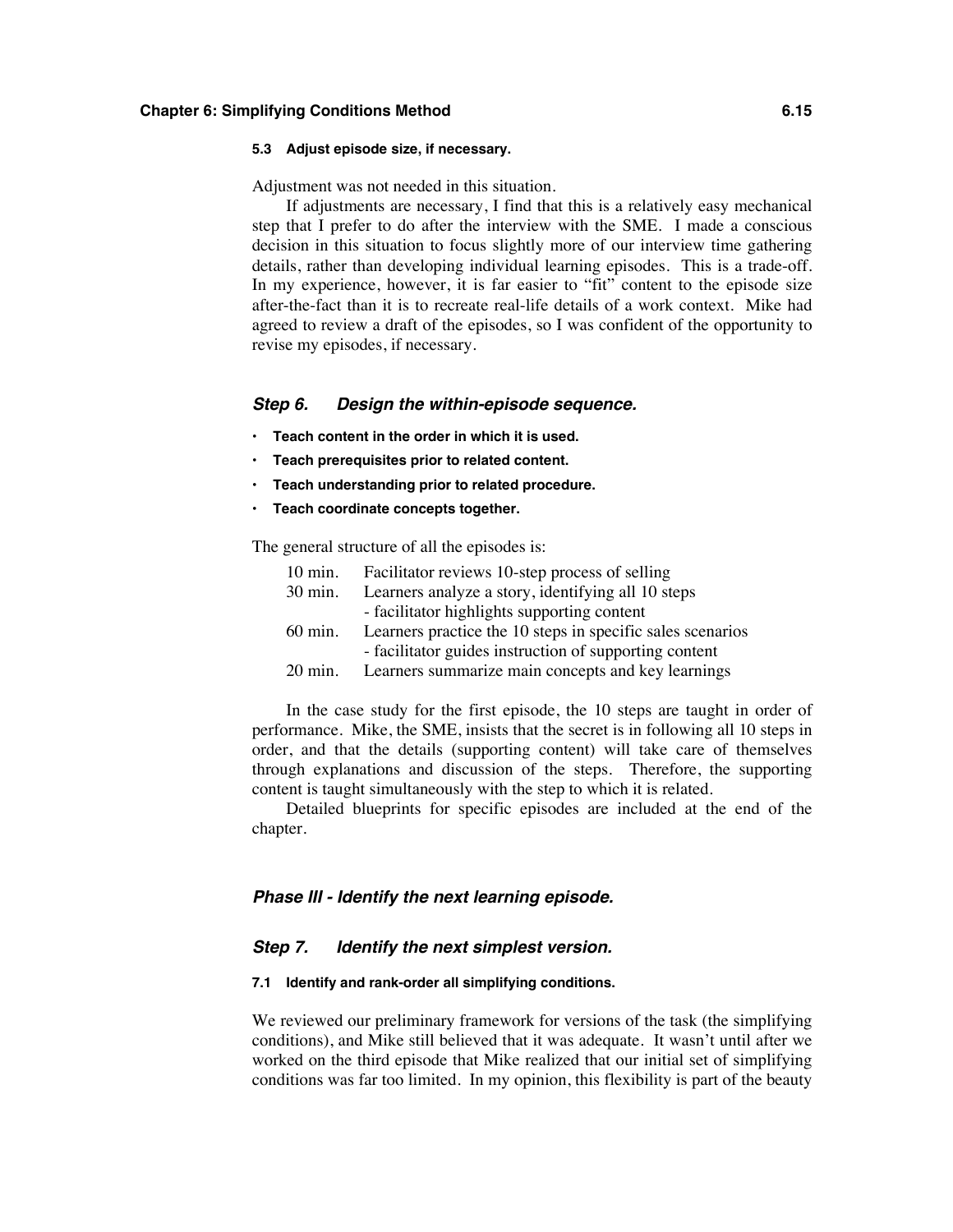of the SCM. In this specific situation, the new, larger framework (see Figure 6.3) did not affect the first three elaborations. Even if it had, however, the information from the first three elaborations would not have been lost; it would simply have needed to be modified to incorporate other criteria.

Figure 6.4 shows the larger framework of simplifying conditions that evolved from the initial four conditions identified in Step 2. The shaded boxes pertain to the first story Mike told (see page 3.11); this later became the basis for episode 3.

|                        | A. How you<br>identify and<br>qualify the<br>customer | <b>B.</b> How the<br>organization makes<br>purchasing decisions                                              | C. Ease of gaining<br>access                                                           | D. Physical<br>constraints of<br>shipping area in<br>plant                   | <b>E. Terms of Sale</b>                        |
|------------------------|-------------------------------------------------------|--------------------------------------------------------------------------------------------------------------|----------------------------------------------------------------------------------------|------------------------------------------------------------------------------|------------------------------------------------|
| 1<br>Simple            | Existing good<br>customer                             | One person<br>(customer) has full<br>authority                                                               | Single location;<br>customer on-site                                                   | No physical<br>constraints                                                   | No difficulties                                |
| $\mathbf{2}$           | Referral from<br>existing good<br>customer            | Customer has<br>responsibility but not<br>authority; must get<br>approval from boss                          | Single location,<br>customer off-site                                                  | Solution requires<br>restructuring work<br>processes                         | Customer<br>requires in-house<br>credit terms  |
| 3<br>Inter-<br>mediate | General inquiry<br>from agent of the<br>customer      | Two or more people<br>required to make<br>decisions; agreement<br>about goals and<br>purchase criteria       | Multiple locations;<br>central purchasing<br>and distribution                          | Solution requires<br>moving existing<br>equipment                            | Customer<br>requires long-<br>term financing   |
| 4                      | Cold call; buying<br>from competitor                  | Two or more people<br>required to make<br>decisions: no<br>agreement about<br>goals and purchase<br>criteria | Central purchasing<br>with multiple-<br>location delivery                              | Solution requires<br>moving equipment<br>and restructuring<br>work processes | Customer resists<br>payment terms              |
| 5<br>Complex           | Cold call; loyal to<br>competitor                     | Two or more people<br>required to make<br>decisions; open<br>conflict about goals<br>and purchase criteria   | Decentralized<br>purchasing with<br>required vendor<br>(may meet severe<br>resistance) | Solution requires<br>architectural<br>(major) changes                        | Customer<br>requires non-<br>traditional terms |

**Figure 6.4 Simplifying conditions within five major categories**

As you can see, what we initially thought were four simplifying conditions eventually became five categories of conditions, each with a range of complexity. Thus, we formed the sequence by specifying a gradation of complexity within each of the five categories. A fancier way to say this is that there were five condition variables, each of which had five parameters or levels rather than the more common two levels each.

Remember that Mike said simplicity and representativeness were appropriate considerations for managing the instructional conditions. He said that the experience of a salesperson frequently determined what was considered simple and representative. This discussion led us to define the three levels of instruction named earlier (Novice, Expert, and Master).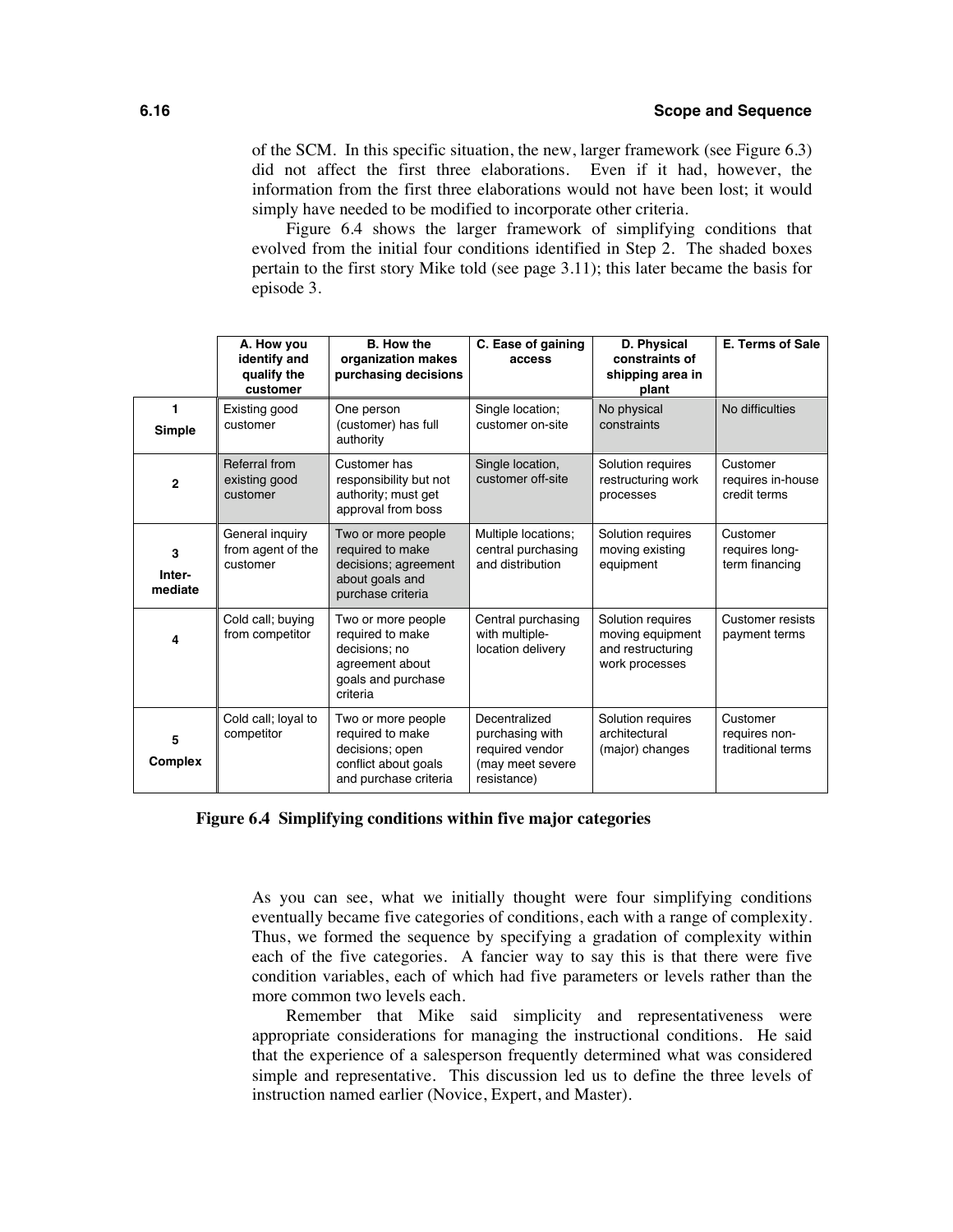Although we didn't force an unnatural structure, Mike thought conditions A and B were most appropriate to teach at the Novice level, condition C was most appropriate to teach at the Expert level, and conditions D and E were most appropriate to teach at the Master level. The pattern of relaxing conditions moves, loosely, from the upper left-hand corner to the lower right-hand corner of Figure 6.4. It was Mike's actual understanding of the world of sales that determined the sequence (rank ordering of simplifying conditions) rather than an arbitrary or "forced" fit with a theoretical model. We also discussed the probability that Novice instruction would be a classroom activity, Expert instruction would be an on-the-job activity, and Master instruction would be a self-paced activity under the guidance of a mentor.

Figure 6.5 shows the rank ordering of the various gradations of simplifying conditions by salesperson experience and across the five

| Level  | <b>Sequence</b> |                |                | <b>Conditions</b> |                |                |
|--------|-----------------|----------------|----------------|-------------------|----------------|----------------|
|        | (Episodes)      |                |                |                   |                |                |
| Novice | 1               | A <sub>1</sub> | <b>B1</b>      | C <sub>1</sub>    | D <sub>1</sub> | E1             |
|        | 2               | A <sub>2</sub> | <b>B1</b>      | C <sub>1</sub>    | D <sub>1</sub> | E <sub>1</sub> |
|        | 3               | A <sub>2</sub> | B <sub>2</sub> | C <sub>2</sub>    | D <sub>1</sub> | E <sub>1</sub> |
|        | 4               | A2             | B <sub>2</sub> | C <sub>2</sub>    | D <sub>1</sub> | E <sub>1</sub> |
|        | 5               | A <sub>3</sub> | B <sub>2</sub> | C <sub>1</sub>    | D <sub>1</sub> | E <sub>1</sub> |
|        | 6               | A3             | B <sub>3</sub> | C <sub>2</sub>    | D <sub>1</sub> | E <sub>2</sub> |
|        | 7               | A <sub>4</sub> | B <sub>3</sub> | C <sub>1</sub>    | D <sub>1</sub> | E <sub>2</sub> |
| Expert | 8               | A <sub>1</sub> | <b>B1</b>      | C <sub>2</sub>    | D <sub>1</sub> | E1             |
|        | 9               | A2             | <b>B1</b>      | C <sub>3</sub>    | D <sub>2</sub> | E1             |
|        | 10              | A <sub>3</sub> | B <sub>2</sub> | C <sub>3</sub>    | D <sub>2</sub> | E <sub>2</sub> |
|        | 11              | A <sub>4</sub> | B <sub>2</sub> | C <sub>4</sub>    | D <sub>2</sub> | E <sub>2</sub> |
|        | 12              | A4             | B <sub>3</sub> | C <sub>4</sub>    | D <sub>3</sub> | E <sub>2</sub> |
|        | 13              | A <sub>5</sub> | B <sub>3</sub> | C <sub>5</sub>    | D <sub>3</sub> | E <sub>3</sub> |
|        | 14              | A <sub>5</sub> | B <sub>4</sub> | C <sub>5</sub>    | D <sub>3</sub> | E <sub>3</sub> |
| Master | 15              | A <sub>3</sub> | B <sub>3</sub> | C <sub>2</sub>    | D <sub>1</sub> | E1             |
|        | 16              | A <sub>3</sub> | B <sub>2</sub> | C <sub>2</sub>    | D <sub>2</sub> | E <sub>3</sub> |
|        | 17              | A4             | B <sub>3</sub> | C <sub>3</sub>    | D <sub>3</sub> | E <sub>5</sub> |
|        | 18              | A <sub>4</sub> | <b>B4</b>      | C <sub>3</sub>    | D <sub>4</sub> | E <sub>4</sub> |
|        | 19              | A <sub>5</sub> | <b>B4</b>      | C <sub>4</sub>    | D <sub>4</sub> | E <sub>2</sub> |
|        | 20              | A <sub>5</sub> | B <sub>5</sub> | C <sub>5</sub>    | D <sub>5</sub> | E <sub>2</sub> |
|        | 21              | A <sub>5</sub> | B <sub>5</sub> | C <sub>5</sub>    | D <sub>5</sub> | E <sub>5</sub> |

#### **Figure 6.5 Sequence of simplifying conditions**

categories. The pairs of letters and numbers (e.g., A1 or C4) correspond to individual cells in Figure 6.4. Clearly other arrangements are possible, and some may be just as beneficial to the learner as the sequence we designed. There is a lot of room for flexibility with the SCM.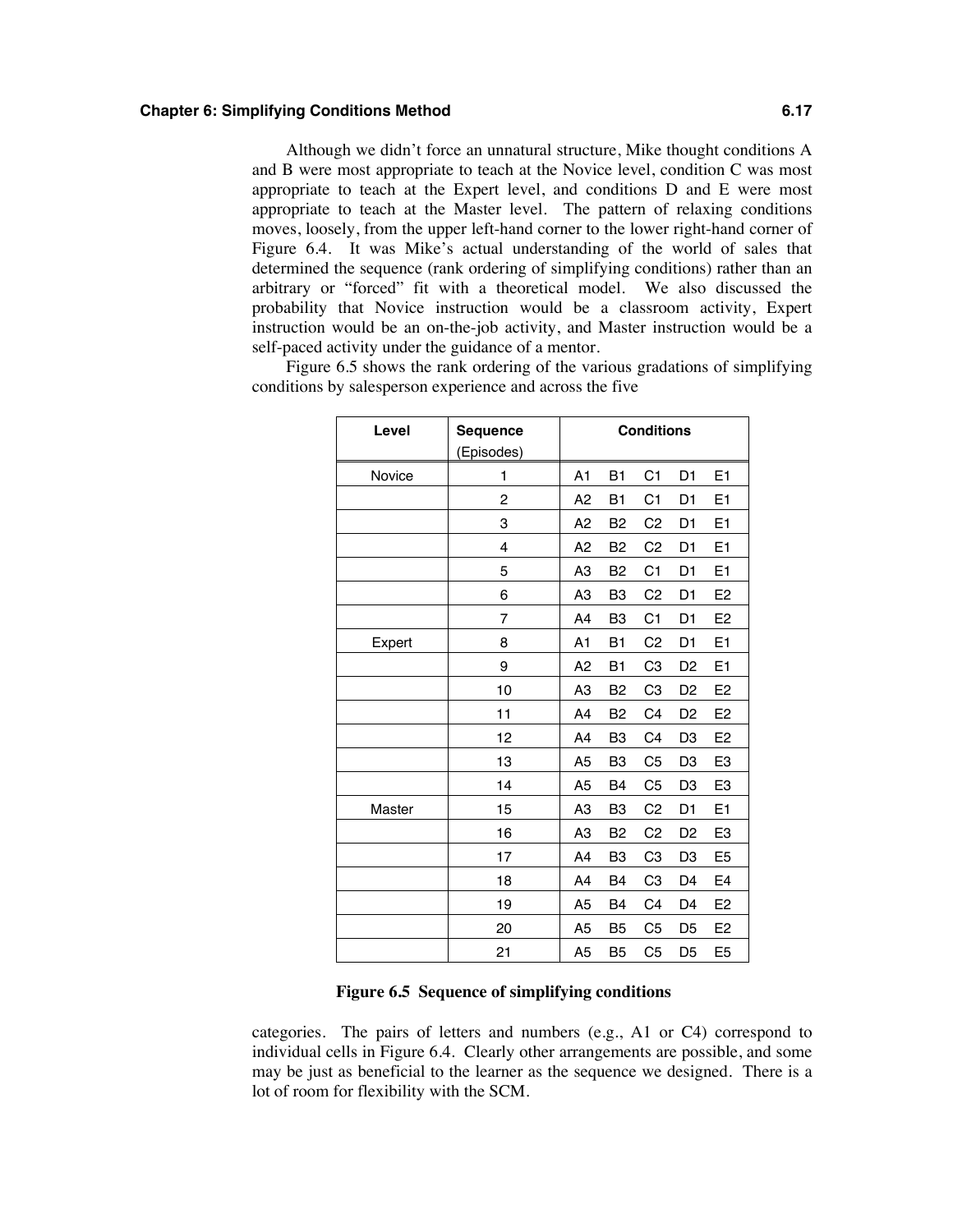I completed the first iteration of this sequence on my own after my initial interview with Mike. During our review meeting, Mike made some minor modifications, and together we agreed on the final sequence as reflected in Figure 6.5.

We double-checked the representativeness of our sequence by counting the difficulty of each "cell" for each level of instruction. Our count supported our intent:

- 86% of the content of Novice episodes was at a complexity of 1 or 2
- 74% of the content of Expert episodes was at a complexity of 2 or 3
- 54% of the content of Master episodes was at a complexity of 4 or 5, with another 23% at a complexity of 3.

We checked our sequencing plan a second way, as well. I selected several sequences at random, then asked Mike to recall a story from his experience that matched each specific set of conditions. He did this easily, and said that he felt certain that other experienced salespeople could do the same. Mike felt that this standard sequence provided a unique solution to a common dilemma in sales training: the tension between the need for standard instruction and the desire of sales trainers to tell their "war stories." With this sequencing plan, the trainers could tell whatever story they wanted, as long as it met certain pre-defined and consistent criteria.

#### **7.2 Identify the next simplest, most representative version of the task.**

During the initial interview, Mike had a vivid story that he felt typified the next simplest version of the sales process. When he told his story, we did not have a clear view of the final arrangement of conditions, as depicted above. It was through the process of discussing his stories that both he and I came to understand the relationships of various pieces of the instruction.

#### **7.3 Rank-order any SSCs.**

SSCs are necessary only when relaxing a PSC makes the task so much more complex that the new skills and knowledge can't be taught in a single episode. In our search for such complex conditions, Mike identified the following:

| <b>Secondary Simplifying Conditions</b> |                                                                                     |  |  |  |
|-----------------------------------------|-------------------------------------------------------------------------------------|--|--|--|
|                                         | Condition A: Current customer has low packaging needs.                              |  |  |  |
|                                         | Sales rep and customer do not have an easy rapport.                                 |  |  |  |
|                                         | Condition B: Person with purchasing authority is not respected in their<br>company. |  |  |  |
|                                         | Purchasing decisions are based on emotions not facts.                               |  |  |  |
|                                         | Condition C: Off-site location requires out-of-town travel.                         |  |  |  |
|                                         | Off-site location has poor relations with home office.<br>Continued on next page    |  |  |  |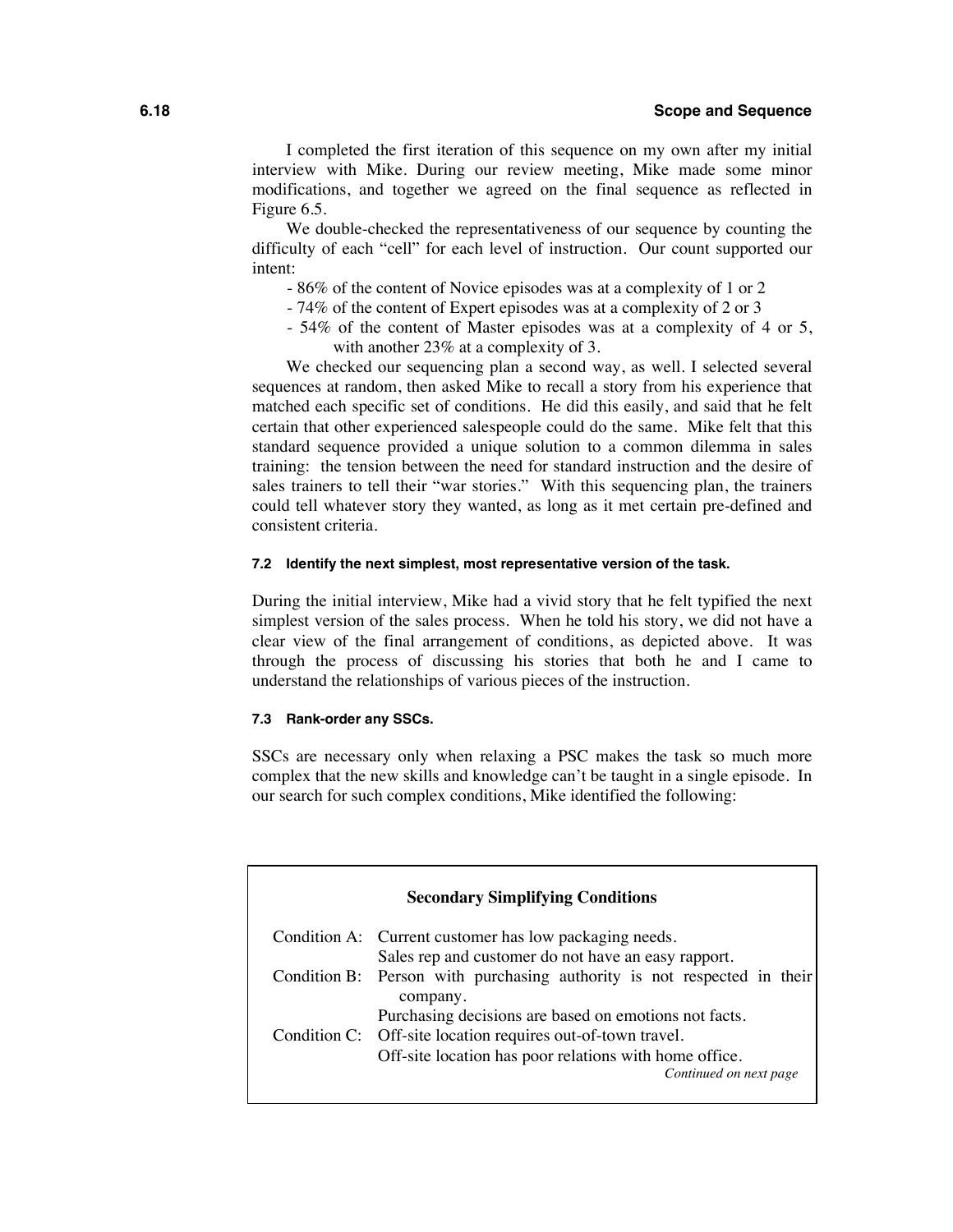| <b>Secondary Simplifying Conditions (Cont.)</b>                                                                                                                 |
|-----------------------------------------------------------------------------------------------------------------------------------------------------------------|
| Condition D: The customer is inordinately resistant to change.<br>Options for change are severely limited, for example, by<br>building codes or cultural norms. |
| Condition E: Customer is a bad credit risk.<br>Customer is unable to get financing.<br>Customer has legal commitment to other vendor.                           |

As we began to discuss the rank ordering of these conditions for our instruction, Mike became hesitant. He said that although these factors do differentiate simple from complex, they were rare situations that were all beyond the scope of this course. He felt that all the PSCs, when relaxed as indicated in Figure 6.5, could be handled in a single episode, so we had no SSCs.

#### *Step 8. Analyze the organizing content.*

The organizing content for the second episode was identified using the same process as for the first episode (Step 3).

#### *Step 9. Analyze the supporting content.*

This was done the same way as for the first episode (Step 4). The supporting content proved to be primarily various applications of judgment criteria and prerequisite skills.

#### *Step 10. Adjust the size.*

Only minor adjustments were needed.

#### *Step 11. Design the within-episode sequence.*

This was done the same way as for the first episode (Step 6).

#### *Step 12. Repeat Steps 7.3 through 11 to identify all remaining versions.*

A series of charts like the following helps me review and revise the scope and sequence of the episodes. It can be used to record much of what is in previous boxes in this example. The major information lacking is the within-episode sequence, which requires separate charts.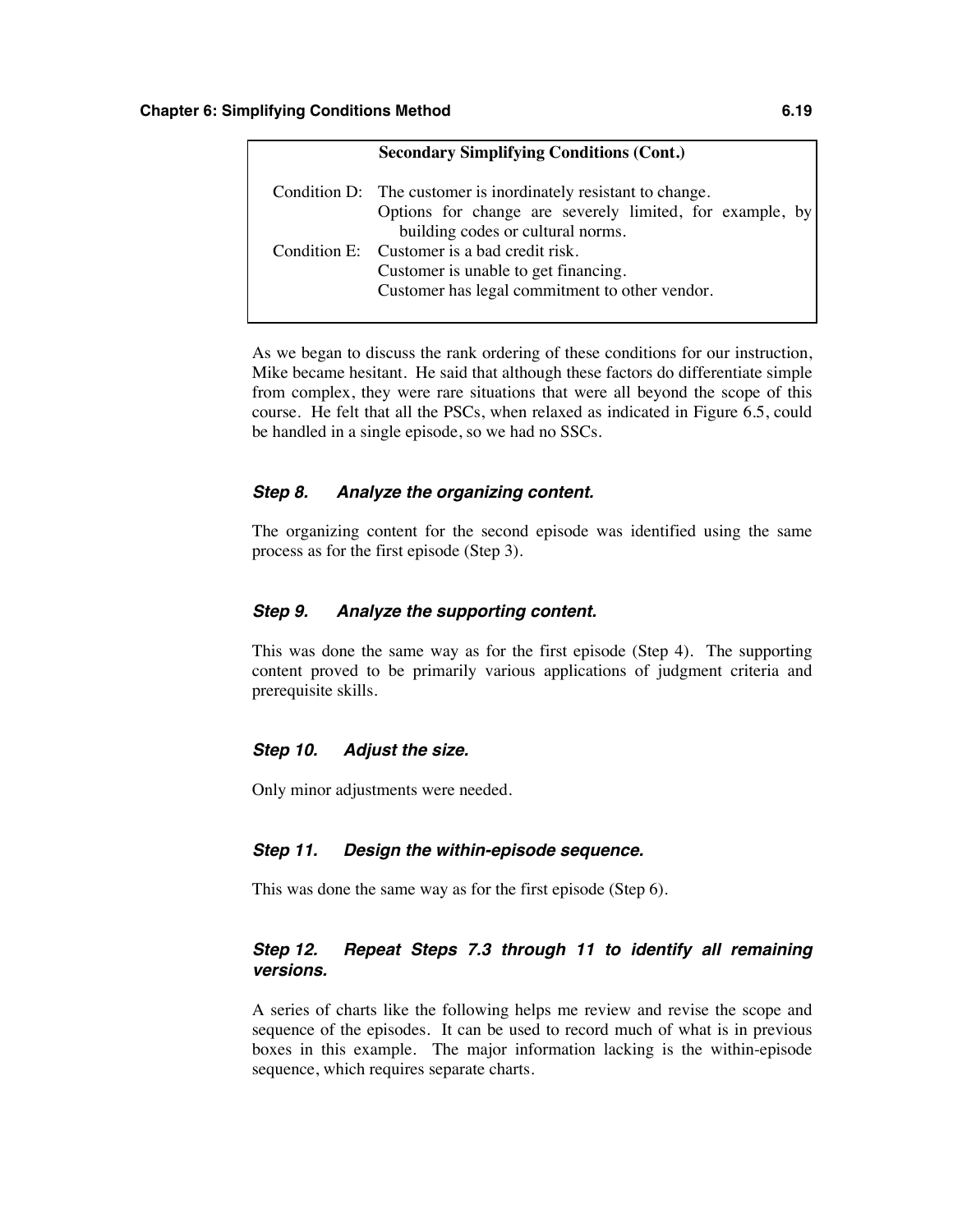#### **6.20 Scope and Sequence**

| Episode 1 (Epitome)                                                                                                                                                                                                                                                                                                                              |                                                                                                                                                                                                                                                                                                                                                                                                                                                                                                                                                                                                                                                                                                                                                                                                                                                                                                                                                                                                                                                                                                                                                                                                                                                                                                                                                                                        | Time: 2 hours                                                                                                                                                                                                                                                                                                                   |
|--------------------------------------------------------------------------------------------------------------------------------------------------------------------------------------------------------------------------------------------------------------------------------------------------------------------------------------------------|----------------------------------------------------------------------------------------------------------------------------------------------------------------------------------------------------------------------------------------------------------------------------------------------------------------------------------------------------------------------------------------------------------------------------------------------------------------------------------------------------------------------------------------------------------------------------------------------------------------------------------------------------------------------------------------------------------------------------------------------------------------------------------------------------------------------------------------------------------------------------------------------------------------------------------------------------------------------------------------------------------------------------------------------------------------------------------------------------------------------------------------------------------------------------------------------------------------------------------------------------------------------------------------------------------------------------------------------------------------------------------------|---------------------------------------------------------------------------------------------------------------------------------------------------------------------------------------------------------------------------------------------------------------------------------------------------------------------------------|
| <b>Simplifying Conditions</b>                                                                                                                                                                                                                                                                                                                    | <b>Steps and Heuristics</b>                                                                                                                                                                                                                                                                                                                                                                                                                                                                                                                                                                                                                                                                                                                                                                                                                                                                                                                                                                                                                                                                                                                                                                                                                                                                                                                                                            | <b>Supporting Content</b>                                                                                                                                                                                                                                                                                                       |
| A1. Existing good customer<br>B1. One person has full authority<br>C1. One location, customer on-site<br>D1. No physical constraints<br>E1. Cash sale<br>a. Product is reasonably-priced<br>consumable<br>b. Sales rep gives written presentation<br>on spot<br>c. Sales rep has brochures<br>d. Customer accepts on the spot and<br>closes sale | 3. Explain goal and get tour approval<br>• Critique current operations<br>4. Take tour and give spontaneous<br>feedback<br>• Find things to praise<br>• Find things to improve<br>5. Give written feedback<br>5.1 Develop options that will meet<br>specific customer needs<br>• Determine all options to meet<br>needs<br>• Determine best option<br>• Determine most acceptable<br>option to customer<br>5.2 Write proposal on the spot<br>• Determine appropriate content<br>• Organize content<br>• Produce document<br>5.3 Deliver to customer<br>• Determine most appropriate<br>delivery method<br>6. Review recommendation<br>6.1 Prepare for meeting w/ customer<br>• Determine participants<br>• Determine presentation format<br>and materials<br>$\cdot$ Rehearse<br>6.2 Schedule meeting<br>• Coordinate schedules<br>• Secure appropriate location<br>6.3 Conduct meeting<br>• Present the recommendation<br>7. Talk about recommendation<br>• Determine customer's true reaction to<br>recommendation<br>8. Confirm value of recommendation<br>9. Commit to recommendation<br>10. Review paperwork<br>10.1 Determine needed paperwork<br>• Determine terms of sale<br>• Gather copies of paperwork<br>10.2 Complete needed paperwork<br>• Work with customer to complete<br>paperwork<br>10.3 Review paperwork with customer<br>• Revise recommendation if<br>necessary | Basics of systems integration<br>Product knowledge<br><b>Communication skills</b><br>Genuine interest in others<br>How to use database<br>How to complete proposal<br>form<br><b>Communication skills</b><br>Interpersonal skills<br>Confirmation questions<br>Basic closing questions<br>Payment options<br>Order-entry cycles |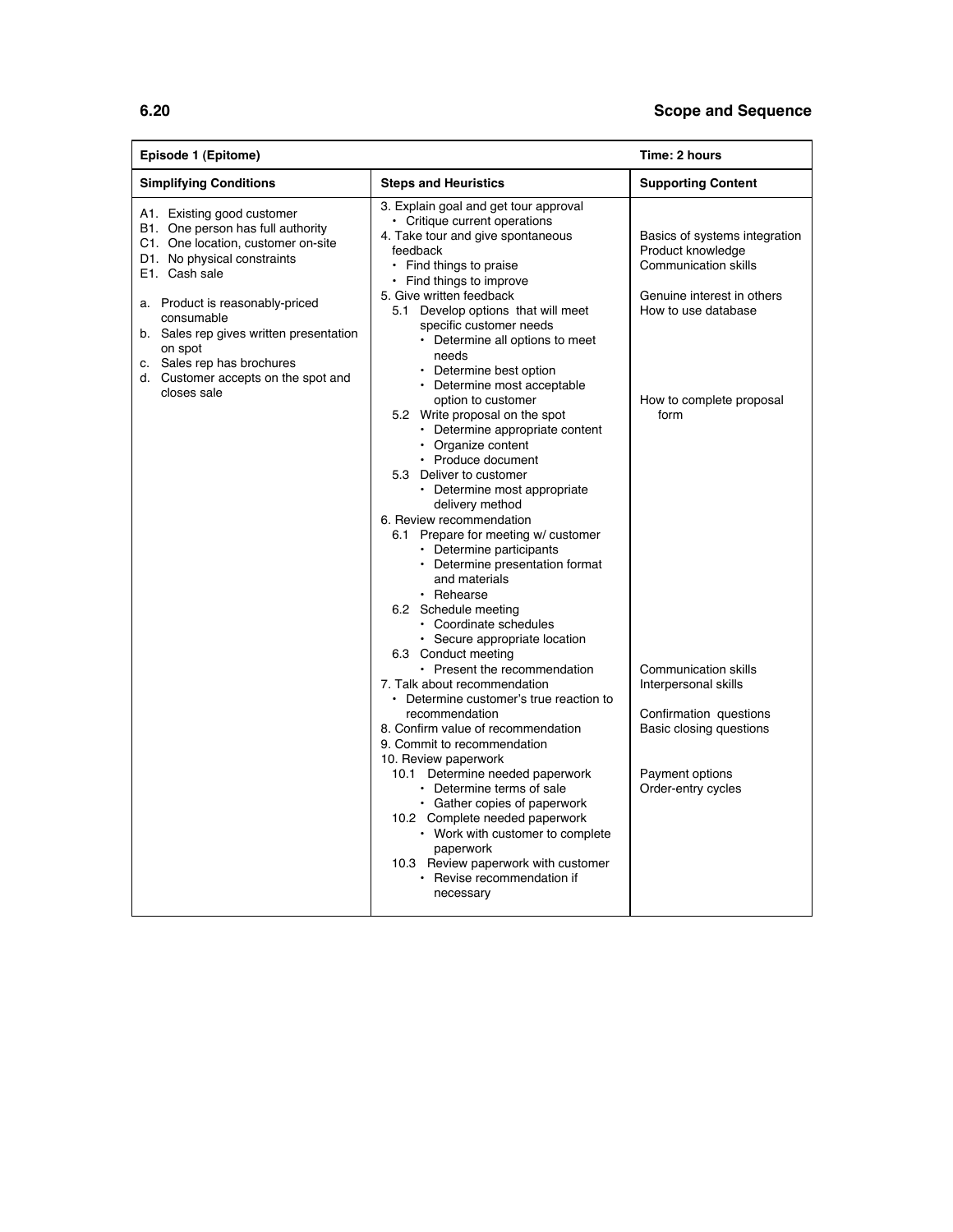| Episode 2                                                       | Time: 2 hours                                                                                                                                                                                           |                                                                                                  |
|-----------------------------------------------------------------|---------------------------------------------------------------------------------------------------------------------------------------------------------------------------------------------------------|--------------------------------------------------------------------------------------------------|
| <b>Simplifying Conditions</b>                                   | <b>Steps and Heuristics</b>                                                                                                                                                                             | <b>Supporting Content</b>                                                                        |
| Replace A1 with:<br>A2. Referral from existing good<br>customer | Add new steps:<br>1. Identify customer<br>• Determine who is responsible<br>2. Qualify customer<br>Determine who<br>has authority<br>(Repeat all other steps with slightly<br>more complex conditions.) | Concepts related to customer<br>identification<br>Concepts related to qualifying<br>the customer |

| <b>Episode 3</b> (based on Mike's story,                                                                                                                                                                                            | page 6.11)                                                                                                                                                                                                                                                                    | Time: 2 hours             |
|-------------------------------------------------------------------------------------------------------------------------------------------------------------------------------------------------------------------------------------|-------------------------------------------------------------------------------------------------------------------------------------------------------------------------------------------------------------------------------------------------------------------------------|---------------------------|
| <b>Simplifying Conditions</b>                                                                                                                                                                                                       | <b>Steps and Heuristics</b>                                                                                                                                                                                                                                                   | <b>Supporting Content</b> |
| Replace B1 with:<br>B2. Customer has responsibility but not<br>authority; must get approval from<br>boss<br><b>Replace C1 with:</b><br>C2. Single location, customer off-site<br>a. off-site location is within driving<br>distance | Repeat all steps with slightly more complex<br>conditions, calling for these additional<br>skills:<br>Techniques for partnering with customer<br>Techniques for gaining access to boss<br>Techniques for managing 3-way interaction<br>Arranging logistics for off-site visit |                           |

| Episode 4                                                                |                                                                                                                     | Time: 2 hours             |
|--------------------------------------------------------------------------|---------------------------------------------------------------------------------------------------------------------|---------------------------|
| <b>Simplifying Conditions</b>                                            | <b>Steps and Heuristics</b>                                                                                         | <b>Supporting Content</b> |
| (PSCs are identical to episode 3; only<br>change is SSC)                 | Repeat all steps with slightly more complex<br>conditions, calling for additional<br>procedures and heuristics for: | Company travel policy     |
| a. off-site location requires air travel and<br>overnight accommodations | Air/overnight travel planning                                                                                       |                           |

| Episode 5                                                             |                                                                                                                                                                                                                                                                                                     | Time: 2 hours             |
|-----------------------------------------------------------------------|-----------------------------------------------------------------------------------------------------------------------------------------------------------------------------------------------------------------------------------------------------------------------------------------------------|---------------------------|
| <b>Simplifying Conditions</b>                                         | <b>Steps and Heuristics</b>                                                                                                                                                                                                                                                                         | <b>Supporting Content</b> |
| Replace A2 with:<br>A3. General inquiry from agent of the<br>customer | Repeat all steps with slightly more complex<br>conditions s, calling for additional<br>procedures and heuristics for:                                                                                                                                                                               |                           |
| a. legitimate customer who intends to<br>purchase                     | Applying communications and interpersonal<br>skills to establish relationship with<br>stranger<br>Techniques for identifying customer<br>Applying communications and interpersonal<br>skills to uncover agent's motives<br>Techniques to gain access to facility for tour<br>in low-trust situation |                           |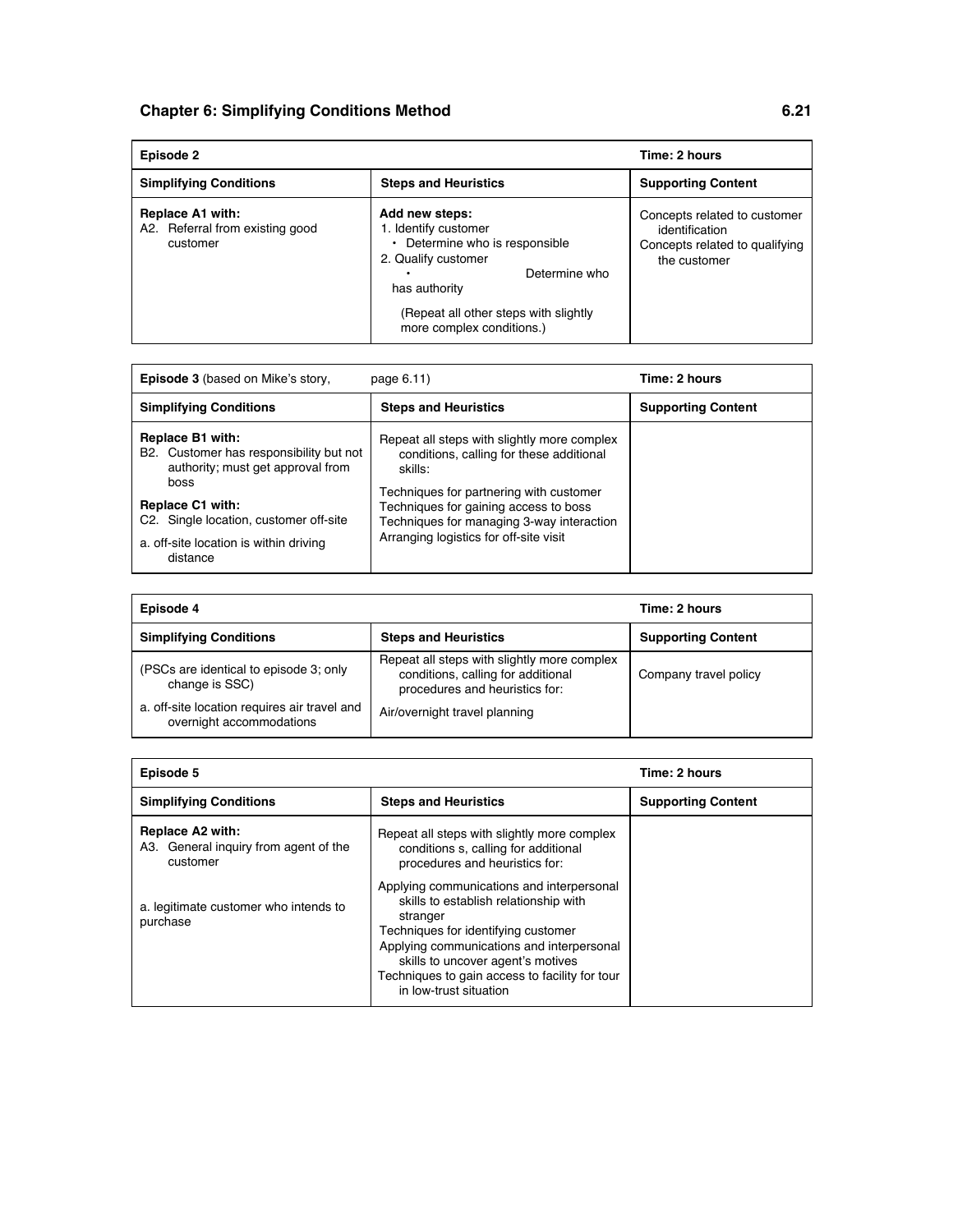### Education Example of the SCM

#### **By Bruce Peterson**

The following example illustrates the process of working with an SME to design an instructional sequence using the Simplifying Conditions Method. I worked with a SME to design a beginning English conversation course for incoming nonnative university students. We pick up the process with Phase II.

#### *Phase II. Identify the first learning episode*

#### *Step 2. Identify the simplest version of the task.*

**Designer:** What are some major versions of the task— that is, major types of conversations? Bear in mind that we are looking for authentic types of conversations—ones that a native speaker would have.

**SME:** For students preparing for an academic setting, there are:

- meetings with different types of advisors
- meetings with professors
- conversations with other students

Of course, students also have conversations related to other parts of their lives, such as encounters at the store.

**Designer:** Of the above conversations, what might be the simplest version that is still fairly representative of conversations that native speakers have?

**SME:** I think scheduling meetings is a version that is relatively simple, yet includes some basic aspects of language, occurs in many situations, and is an important skill for students. Another possibility is small talk that students engage in before classes start. This is a great opportunity for students to practice their English, but they often have troubles in initiating such conversations.

**Designer:** Great. Let's discuss scheduling meetings. What are some of the factors that might make this easier than other kinds of conversations?

**SME:** In the beginning stages students frequently learn pat phrases along with some grammar. Some grammatical factors that might be present in the dialogues, but maybe not explicitly addressed, are:

- person and number—you would need only 1st and 2nd person singular
- tense—depending on the dialogue, you might need only the simple present and some future tense
- adverbs and prepositional phrases of time and place—beginning students use these instead of complicated sentence structures
- active voice only
- pronouns—you could probably get by with I, you, it and me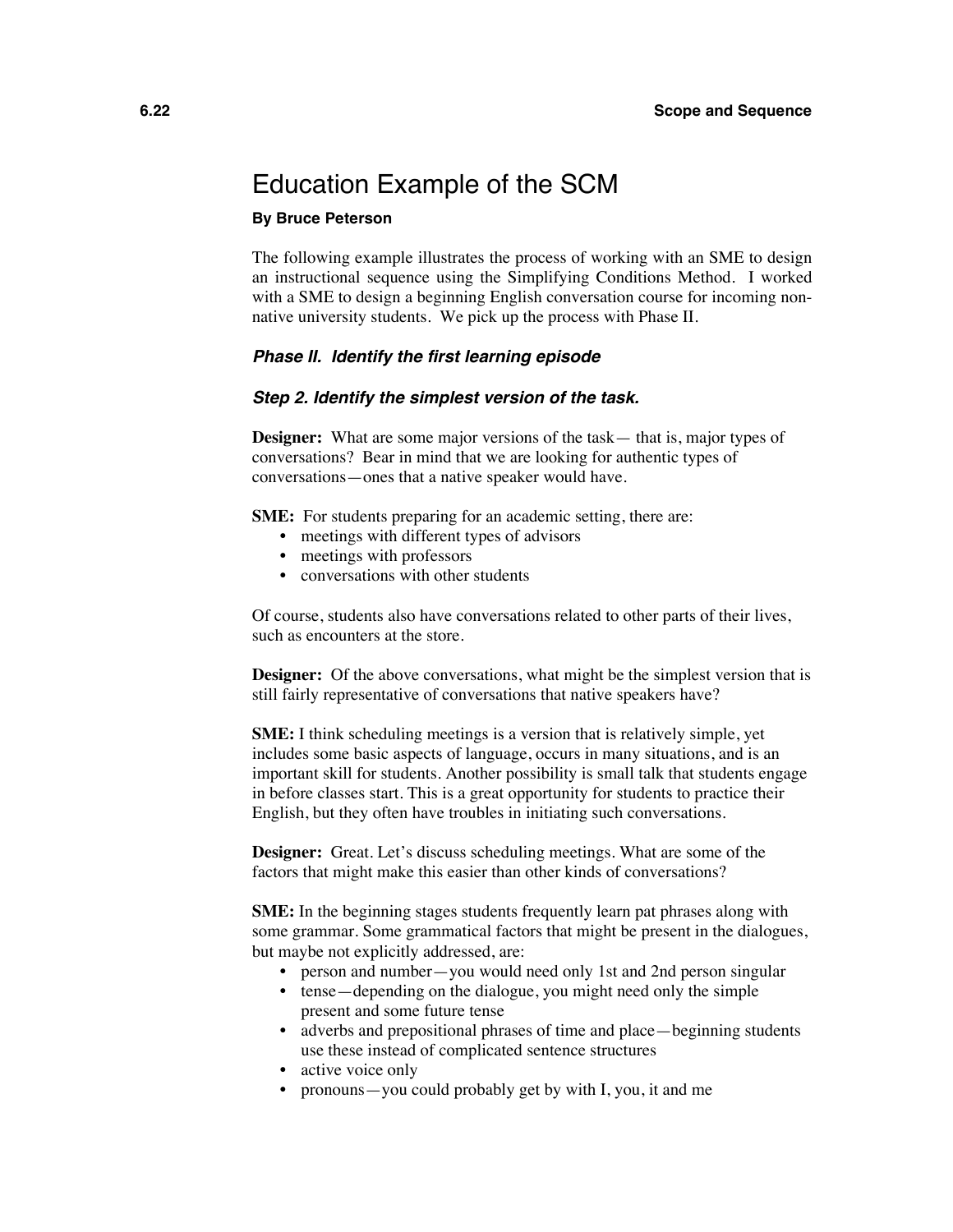- nouns—both singular and plural would probably not add any serious complexity
- word order—simple declarative and interrogative sentences, maybe negatives, but I don't think you would need imperatives

Some vocabulary includes:

- basic words only, as needed for the purposes of the conversations students engage in
- phrases related to the conversation task

Some pragmatic factors include:

- conversational clues or signals that give important information about the direction of the conversation, such as "What can I do for you?", which indicates a request for a conversation topic in a conversation between a professor and a student
- relative status of the participants of the conversation—students are often intimidated by the status of the professor

**Designer:** Do you think that some small talk before a class might be a somewhat simpler task for the students than scheduling a meeting with a professor, which, as you pointed out, can be intimidating for students?

**SME:** Yes, I think so. Americans are fantastic at small talk. We do it all the time. Pre-class small talk would provide good material for a first module, because it is representative of longer conversations and in fact often leads to them. Furthermore, there are a number of ways students can learn to initiate such interactions, such as asking a student for a clarification of a point from a previous lecture. Grammatically, it could be equally simple, but pragmatically, it should be less complicated because:

- the students have basically the same social status
- the students are already in a position to initiate a conversation by sitting next to each other

(To be continued.)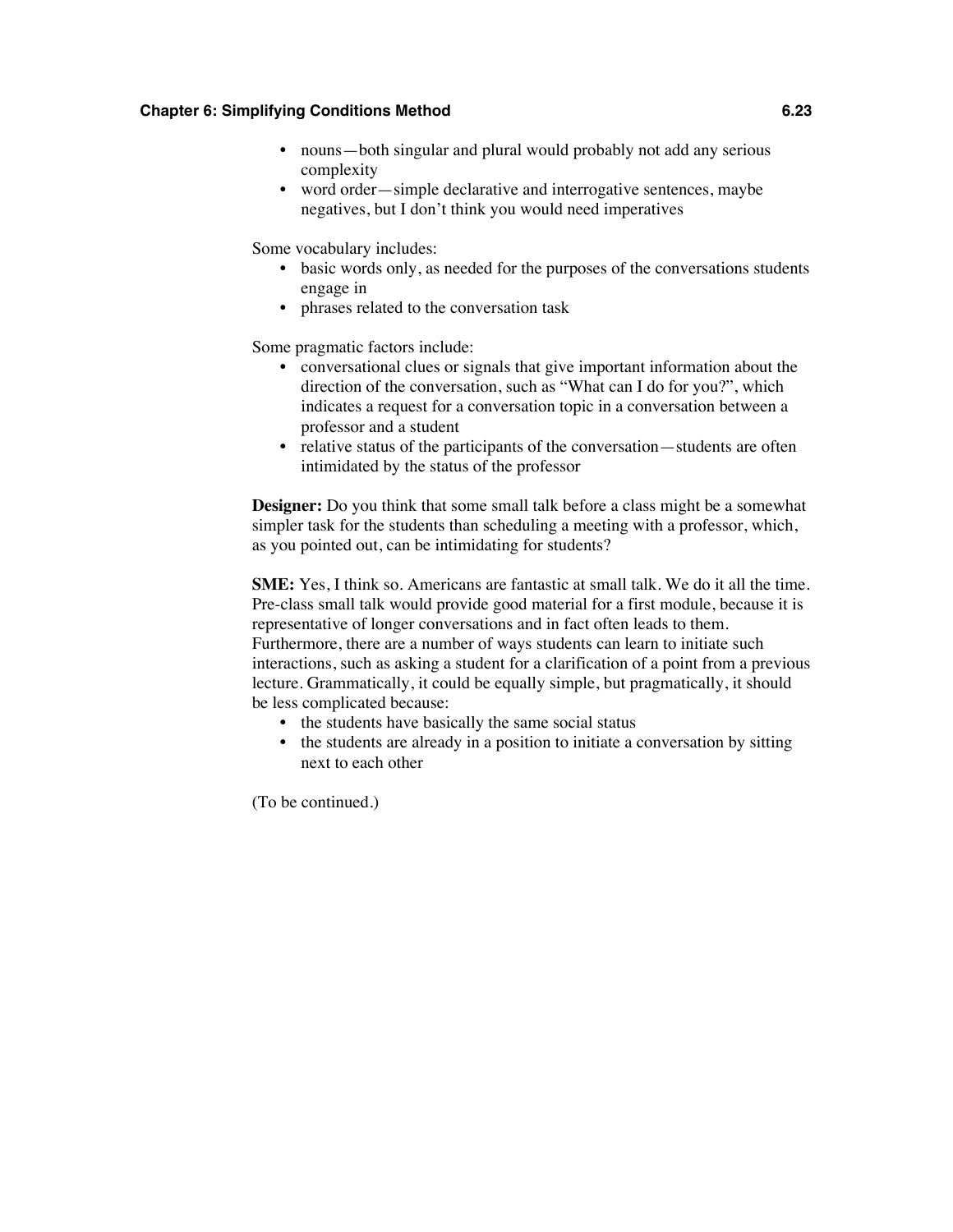#### **6.24 Scope and Sequence**

On the right is the resulting sequencing blueprint for this course. The course is seven weeks long, with about five hours per week between class and homework time.

The sequence of the organizing content is based on the actual dialogues chosen for the episodes. When to relax simplifying conditions was decided on the basis of the lexical, grammatical and pragmatic content of the dialogues. Preferably, the dialogues would be authentic and appropriate to the students enrolled in the course. Thus, the following sequence is but one of many possible variations. **[Bruce, I'm not sure what you are trying to say here.]**

**[This page should point out important aspects of the blueprints on the right.]**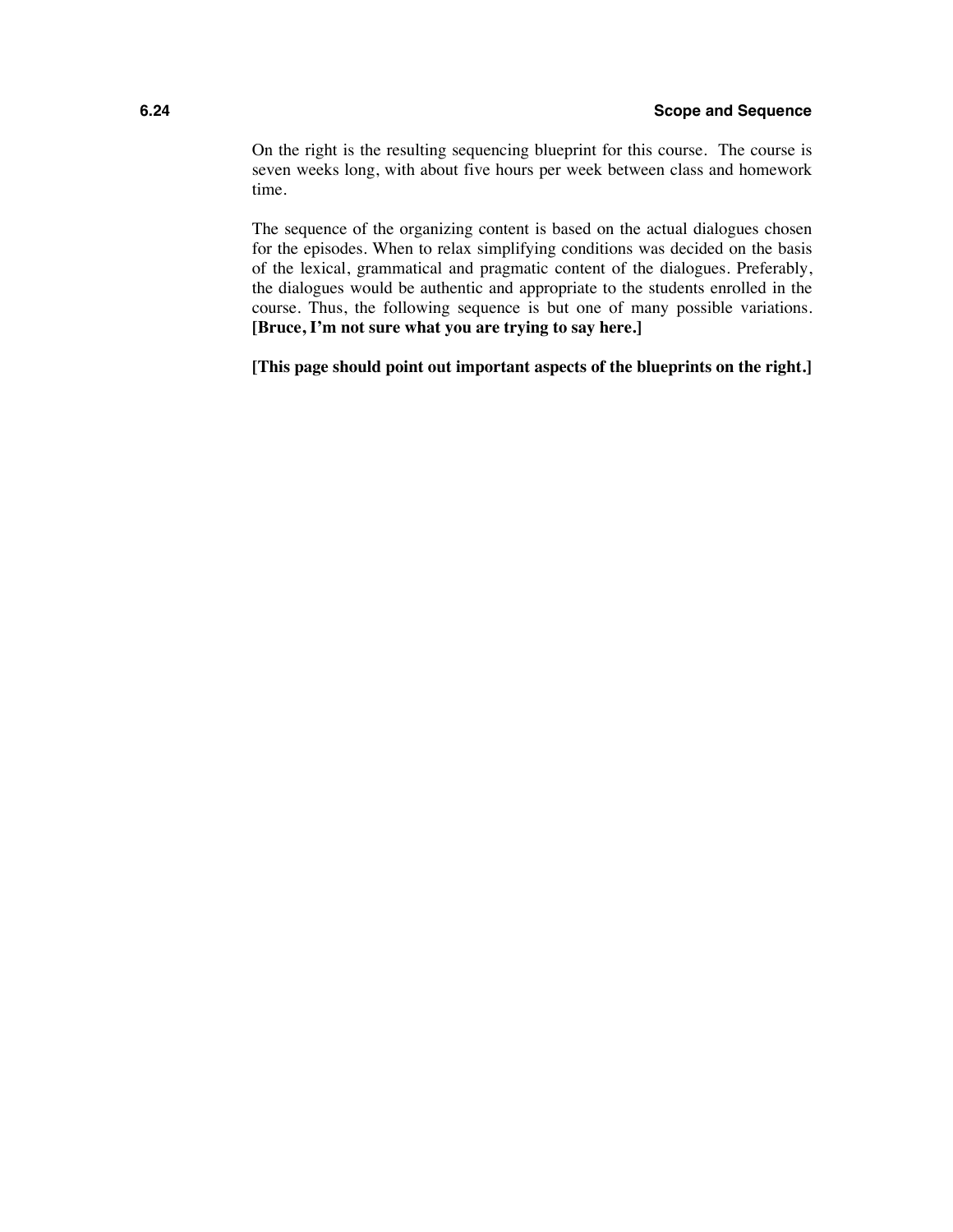| Episode 1 (Epitome)                                                                                                                                                                                                                                                                                                                                                                                                                                                                                                                                                                                                                    |                                                                                                                                                                                                                                                                                                                                                                                                                                                                                                                                       | Time: 5 hours             |
|----------------------------------------------------------------------------------------------------------------------------------------------------------------------------------------------------------------------------------------------------------------------------------------------------------------------------------------------------------------------------------------------------------------------------------------------------------------------------------------------------------------------------------------------------------------------------------------------------------------------------------------|---------------------------------------------------------------------------------------------------------------------------------------------------------------------------------------------------------------------------------------------------------------------------------------------------------------------------------------------------------------------------------------------------------------------------------------------------------------------------------------------------------------------------------------|---------------------------|
| <b>Simplifying Conditions</b>                                                                                                                                                                                                                                                                                                                                                                                                                                                                                                                                                                                                          | <b>Organizing Content</b>                                                                                                                                                                                                                                                                                                                                                                                                                                                                                                             | <b>Supporting Content</b> |
| Dialogue<br>• only small talk<br>only two persons<br>no telephone conversations<br>Vocabulary<br>as needed for dialogue and class-<br>room discussion<br>Grammar<br>no complex, compound sentences<br>no relative clauses<br>no complement clauses<br>• only prepositions, adverbs of time and<br>place found in dialogue<br>$\cdot$ no 3 <sup>rd</sup> person verb forms<br>• no passive voice<br>• no negative verb forms<br>• no imperative verb forms<br>• no do, wh, tag questions<br>• no short-form answers<br>Pragmatics<br>• one opener and close<br>• no status difference<br>one pragmatic signal-questions as<br>greetings | Dialogue<br>· sample small talk dialoque<br>Vocabulary<br>• pronunciation<br>$\cdot$ meaning<br>Grammar<br>• pronouns <i>I</i> , you, it, and me<br>$\cdot$ 1 <sup>st</sup> person singular, 2 <sup>nd</sup> person verb<br>forms<br>• present tense of be, statement and<br>question form<br>$\cdot$ be + adjective<br>$\cdot$ be + noun phrase<br>Pragmatics<br>$\cdot$ opener<br>· signal – questions as greetings<br>$\cdot$ close<br>· dialogue structure-combining<br>opener, questions, answers, and<br>close to form dialogue |                           |

| Episode 2                                                                                                                                                                                                                                                                                                                                                                                                 |                                                                                                                                                                                                                                                                                                                                                                                                                                                    | Time: 5 hours             |
|-----------------------------------------------------------------------------------------------------------------------------------------------------------------------------------------------------------------------------------------------------------------------------------------------------------------------------------------------------------------------------------------------------------|----------------------------------------------------------------------------------------------------------------------------------------------------------------------------------------------------------------------------------------------------------------------------------------------------------------------------------------------------------------------------------------------------------------------------------------------------|---------------------------|
| <b>Simplifying Conditions</b>                                                                                                                                                                                                                                                                                                                                                                             | <b>Organizing Content</b>                                                                                                                                                                                                                                                                                                                                                                                                                          | <b>Supporting Content</b> |
| Add:<br>Vocabulary<br>• as needed for dialogue and<br>classroom discussion<br>Grammar<br>• present simple tense<br>• negative verb form<br>• short-form answers (affirmative and<br>negative)<br>• what, who and where questions and<br>answers<br>Pragmatics<br>• various openers and closes<br>two pragmatic signals:<br>$\bullet$<br>• permission to ask a question<br>informal pre-close<br>$\bullet$ | Dialogue<br>• various small talk dialogues<br>Vocabulary<br>• pronunciation<br>meaning<br>٠<br>Grammar<br>• present simple tense<br>• negative verb form for be (present)<br>and present simple<br>• short-form answers<br>what, who and where questions and<br>٠<br>answers<br>Pragmatics<br>openers<br>٠<br>$\cdot$ closes<br>$\cdot$ signal - <i>May 1?</i> (no grammar<br>instruction on modals)<br>· signal-signaling the close<br>(informal) |                           |

Contiinued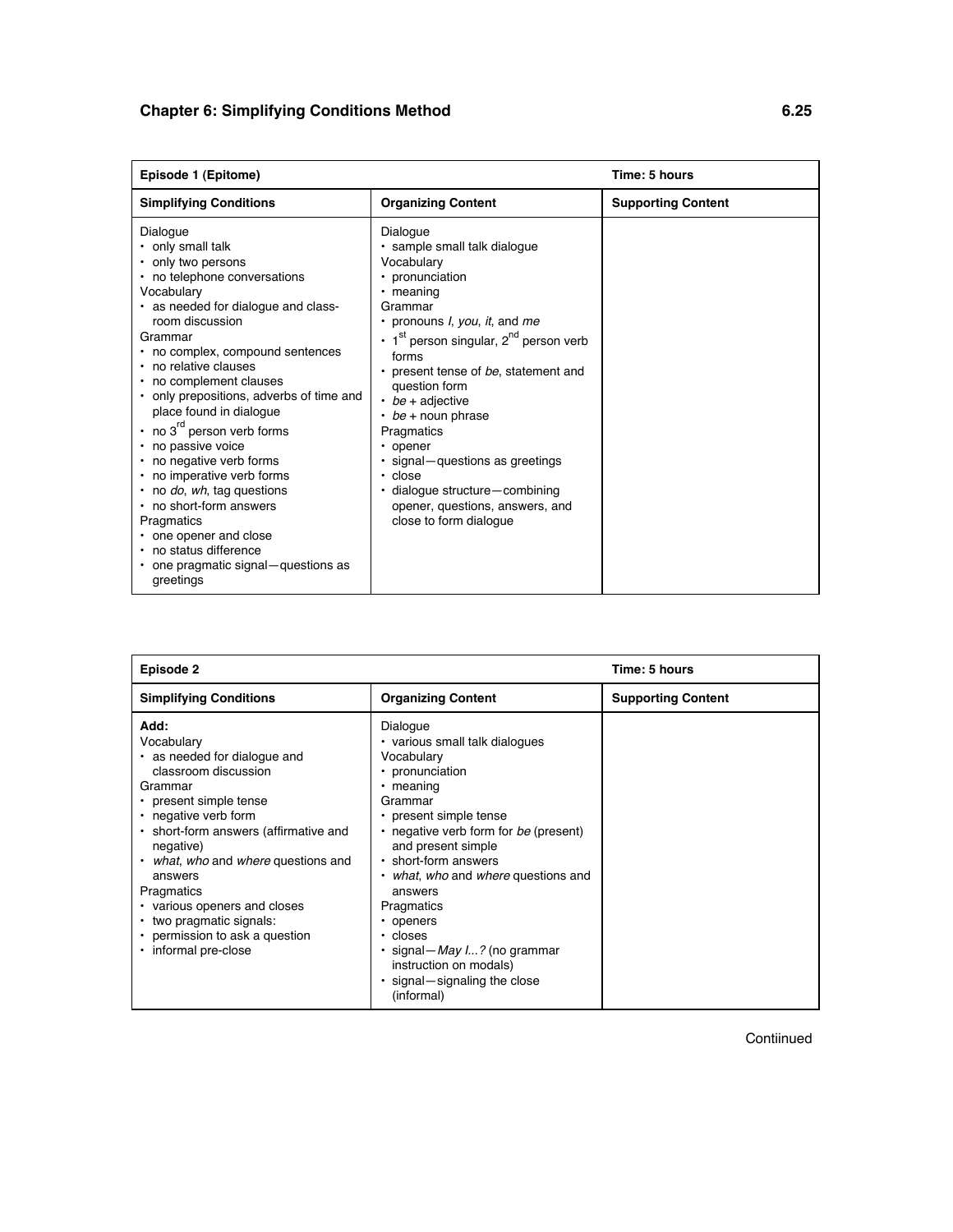**[This page should point out important aspects of the blueprints on the right.]**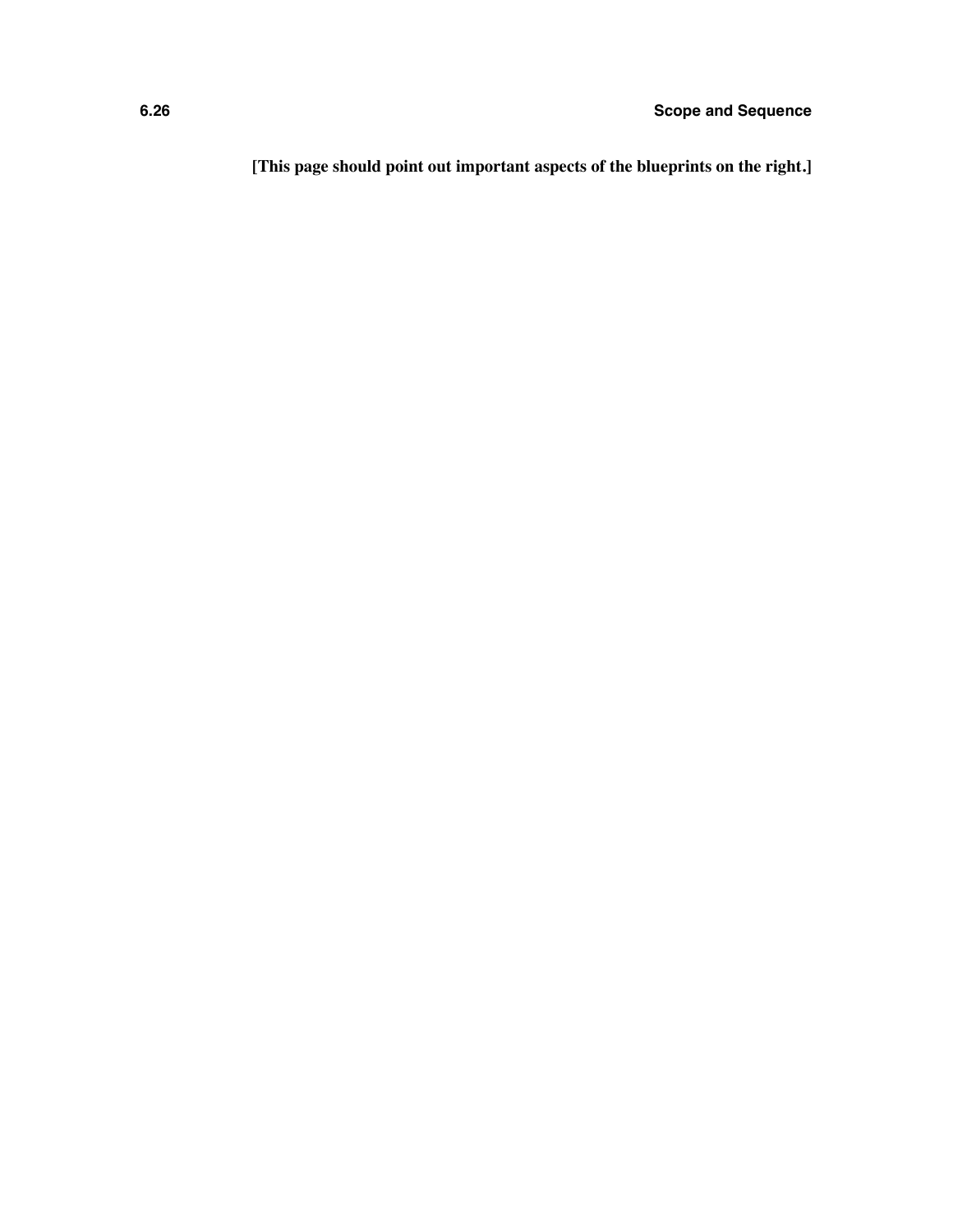| Episode 3                                                                                                                                                                                                                                                                                                                                                                                                                                                                    |                                                                                                                                                                                                                                                                                                                                                                                                                                                                    | Time: 5 hours             |
|------------------------------------------------------------------------------------------------------------------------------------------------------------------------------------------------------------------------------------------------------------------------------------------------------------------------------------------------------------------------------------------------------------------------------------------------------------------------------|--------------------------------------------------------------------------------------------------------------------------------------------------------------------------------------------------------------------------------------------------------------------------------------------------------------------------------------------------------------------------------------------------------------------------------------------------------------------|---------------------------|
| <b>Simplifying Conditions</b>                                                                                                                                                                                                                                                                                                                                                                                                                                                | <b>Organizing Content</b>                                                                                                                                                                                                                                                                                                                                                                                                                                          | <b>Supporting Content</b> |
| Add:<br>Dialogue<br>• clarification, scheduling after class<br>with professor<br>• telephone conversations<br>Vocabulary<br>• as needed for dialogue and<br>classroom discussion<br>Grammar<br>· future reference (going to)<br>• count, noncount nouns<br>• articles<br>Pragmatics<br>· status difference<br>• four pragmatic signals:<br>• showing respect<br>• permission to ask question with status<br>difference<br>• willing to answer now<br>• not willing to answer | Dialogue<br>· sample dialogues - after class,<br>asking the professor for a<br>clarification or scheduling a meeting<br>• use the telephone<br>Vocabulary<br>pronunciation<br>$\bullet$<br>• meaning<br>Grammar<br>· future reference (going to)<br>• count, noncount nouns<br>• articles<br>Pragmatics<br>• showing respect<br>permission to ask question with<br>$\bullet$<br>status difference<br>• willing to answer now<br>not willing to answer<br>$\bullet$ |                           |

| Episode 4                                                                                                                                                                                                                                                                                                                                                                |                                                                                                                                                                                                                                                                                                                                                                                                | Time: 5 hours             |
|--------------------------------------------------------------------------------------------------------------------------------------------------------------------------------------------------------------------------------------------------------------------------------------------------------------------------------------------------------------------------|------------------------------------------------------------------------------------------------------------------------------------------------------------------------------------------------------------------------------------------------------------------------------------------------------------------------------------------------------------------------------------------------|---------------------------|
| <b>Simplifying Conditions</b>                                                                                                                                                                                                                                                                                                                                            | <b>Organizing Content</b>                                                                                                                                                                                                                                                                                                                                                                      | <b>Supporting Content</b> |
| Add:<br>Dialogue<br>· institutional meetings<br>Vocabulary<br>• as needed for dialogue and<br>classroom discussion<br>Grammar<br>• past tense of be<br>· modals can, will, and would<br>• tag questions<br>Pragmatics<br>• two pragmatic signals<br>• topic starting question (e.g., May I<br>help you?)<br>• formal pre-close (e.g., <i>ls there</i><br>anything else?) | Dialogue<br>· sample dialoques-institutional<br>meetings (administrative assistant,<br>academic adviser, housing office,<br>health clinic)<br>Vocabulary<br>pronunciation<br>meaning<br>٠<br>Grammar<br>• past tense of be<br>modals can, will, and would<br>$\bullet$<br>• tag questions<br>Pragmatics<br>• topic starting question<br>• formal pre-close<br>Summary and review, episodes 1-4 |                           |

Contiinued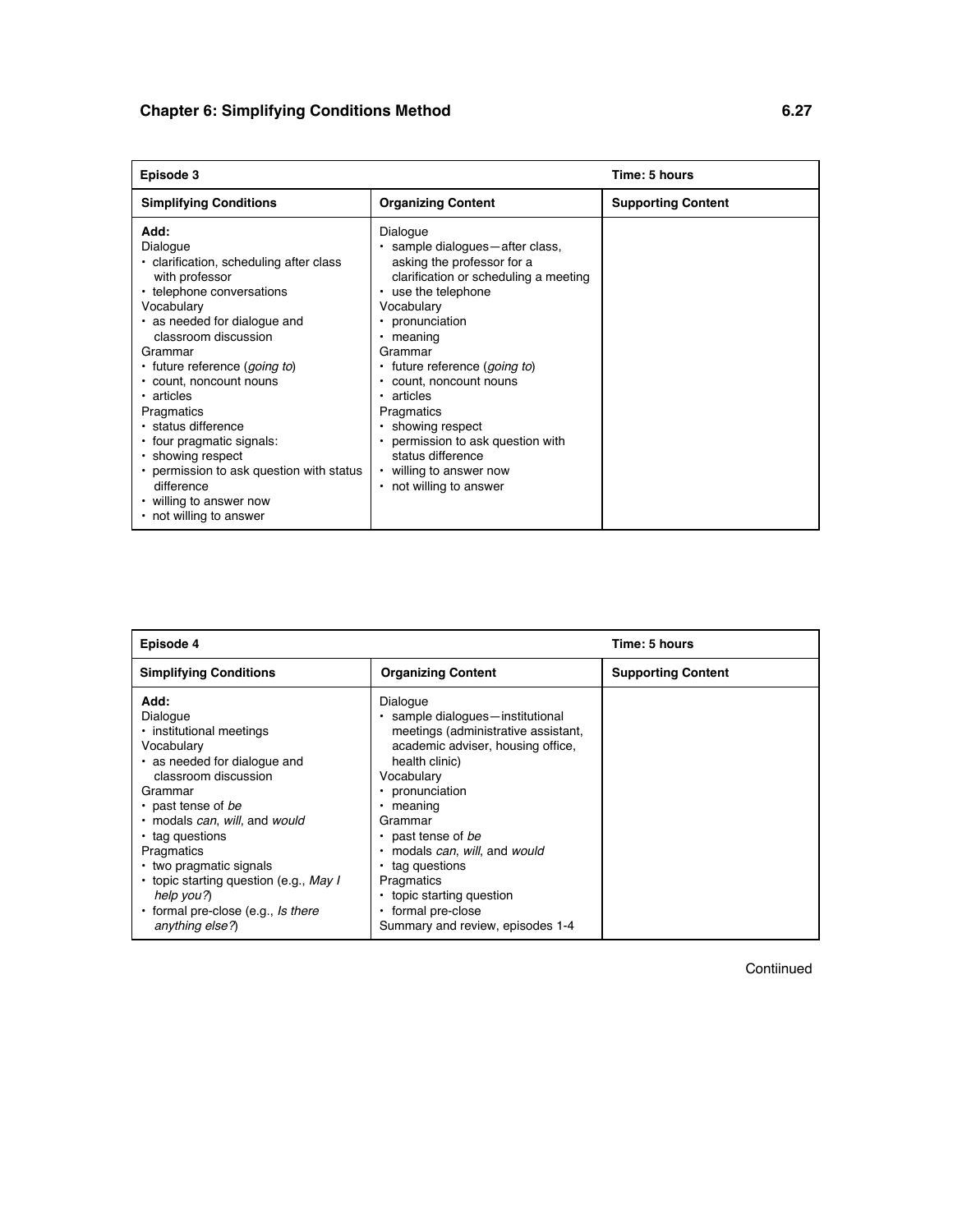**[This page should point out important aspects of the blueprints on the right.]**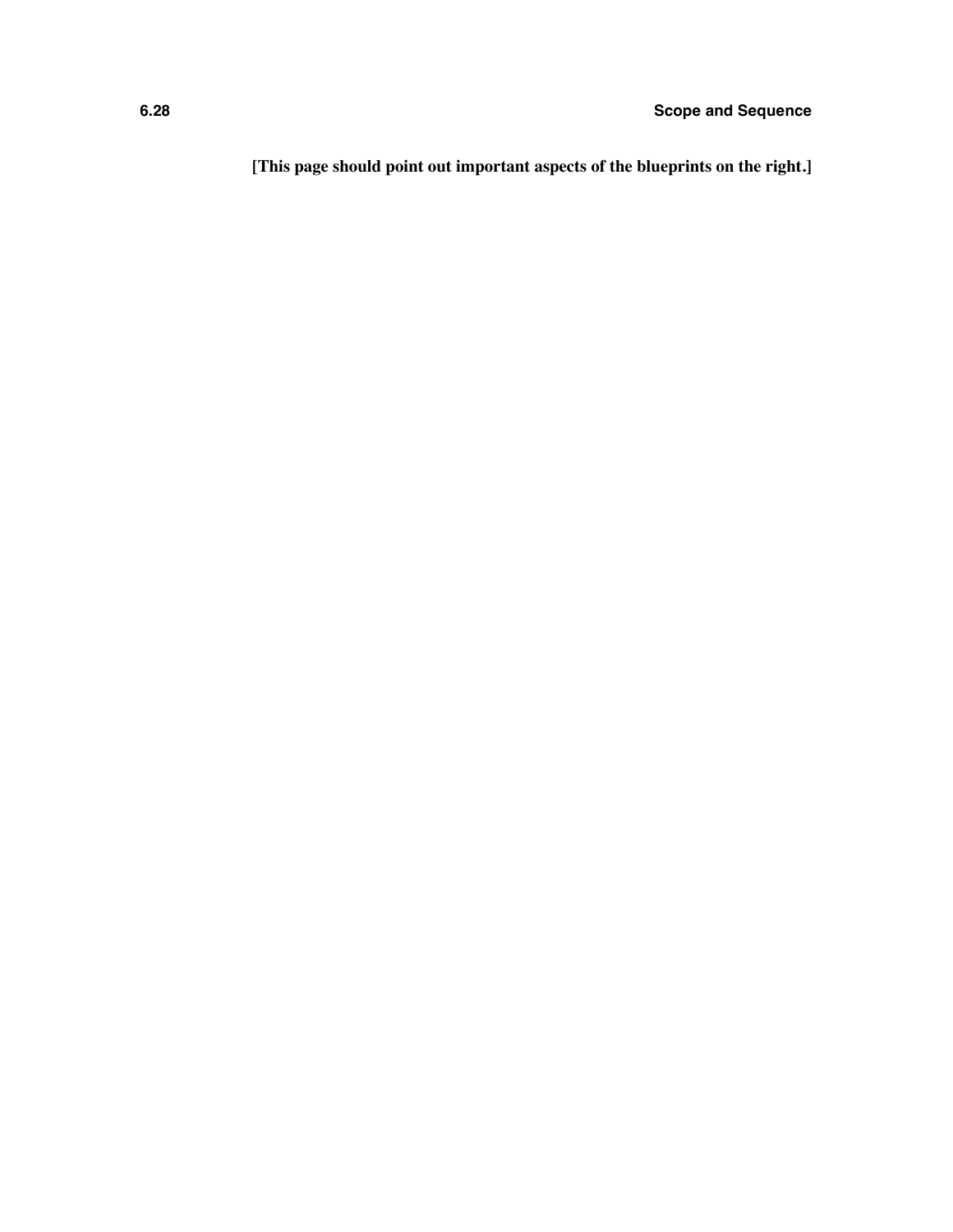| Episode 5                                                                                                                                                                                                                                                                   |                                                                                                                                                                                                                                                                                              | Time: 5 hours             |
|-----------------------------------------------------------------------------------------------------------------------------------------------------------------------------------------------------------------------------------------------------------------------------|----------------------------------------------------------------------------------------------------------------------------------------------------------------------------------------------------------------------------------------------------------------------------------------------|---------------------------|
| <b>Simplifying Conditions</b>                                                                                                                                                                                                                                               | <b>Organizing Content</b>                                                                                                                                                                                                                                                                    | <b>Supporting Content</b> |
| Add:<br>Dialogue<br>• conversations with students<br>Vocabulary<br>• as needed for dialogue and<br>classroom discussion<br>Grammar<br>• third person singular and all plural<br>verb forms<br>simple past tense<br>possessive forms<br>complement clauses as object of verb | Dialogue<br>· sample dialogues-conversations<br>with students outside of class<br>Vocabulary<br>pronunciation<br>meaning<br>Grammar<br>• third person singular and all plural<br>verb forms<br>simple past tense<br>possessive forms<br>complement clauses as object of<br>$\bullet$<br>verb |                           |

| Episode 6                                                                                                                                                                                                                                                                                                                                                       |                                                                                                                                                                                                                                                                                                                                                                         | Time: 5 hours             |
|-----------------------------------------------------------------------------------------------------------------------------------------------------------------------------------------------------------------------------------------------------------------------------------------------------------------------------------------------------------------|-------------------------------------------------------------------------------------------------------------------------------------------------------------------------------------------------------------------------------------------------------------------------------------------------------------------------------------------------------------------------|---------------------------|
| <b>Simplifying Conditions</b>                                                                                                                                                                                                                                                                                                                                   | <b>Organizing Content</b>                                                                                                                                                                                                                                                                                                                                               | <b>Supporting Content</b> |
| Add:<br>Dialogue<br>• meetings with professors<br>Vocabulary<br>• as needed for dialogue and<br>classroom discussion<br>Grammar<br>• irregular past simple<br>• present perfect<br>• frequency adverbs<br>Pragmatics<br>• pragmatic signals - status difference<br>• signal to chat<br>· signal to start topic<br>· signal to end meeting<br>· first-name basis | Dialogue<br>• sample dialogues – meeting with a<br>professor (clarification, advice,<br>excuses, incompletes)<br>Vocabulary<br>• pronunciation<br>$\cdot$ meaning<br>Grammar<br>• irregular past simple<br>• present perfect<br>• frequency adverbs<br>Pragmatics<br>$\cdot$ signal to chat<br>· signal to start topic<br>· signal to end meeting<br>• first-name basis |                           |
|                                                                                                                                                                                                                                                                                                                                                                 | Summary and review of episodes 1-6<br>• types of dialogues<br>• vocabulary<br>• pragmatics<br>• grammar                                                                                                                                                                                                                                                                 |                           |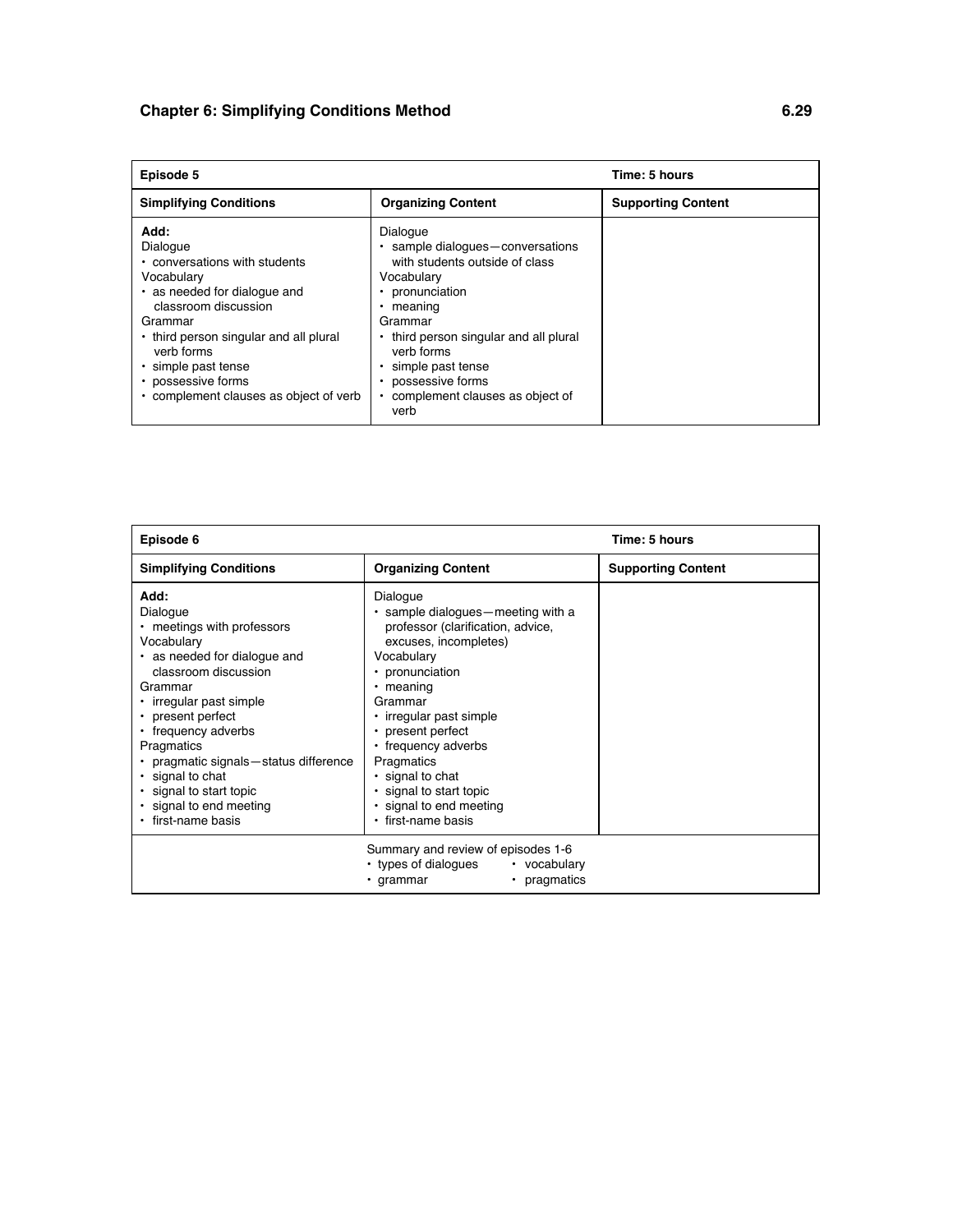### Example 3: Mathematics

#### **By Dan Kennedy**

This example uses a task that was used in an example in both Chapters 4 and 5: **solving multiple-step equations in one variable**. But it only shows the results of the process, and only in very general terms.



The diagram above illustrates how equation solving can be taught, based on simplifying conditions, by using very basic one-step equations for the beginners and then building toward more complex multiple-step equations. Unlike the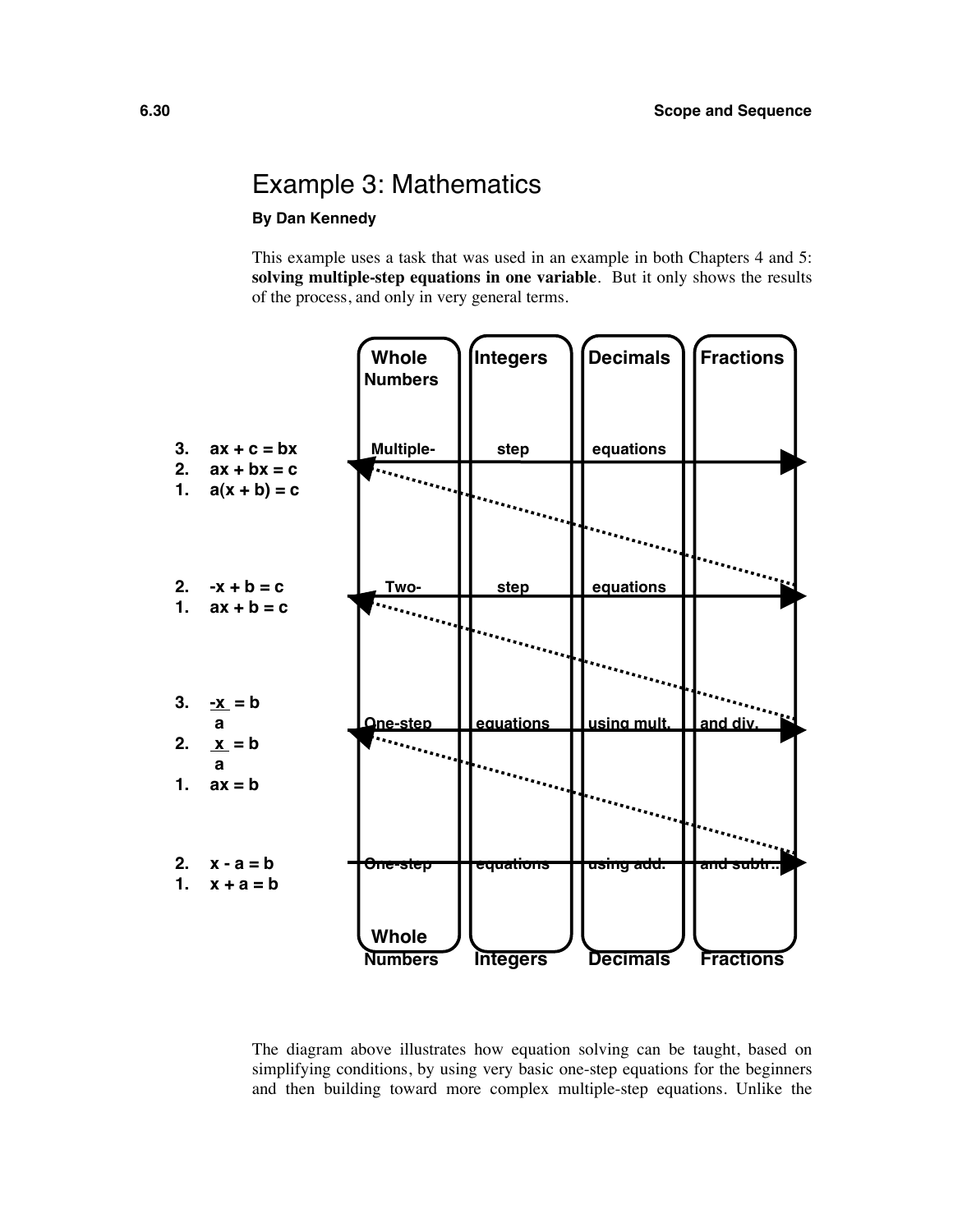procedural sequence where learners start with complex equations and don't fully solve an equation until later in the instructional sequence, the Simplifying Conditions method has the learner isolating the variable and completely solving equations immediately, albeit much simpler equations.

The diagram above also gives the instructor two ways of elaborating on the task. Generally, middle level students are more confident with whole number operations, so the instruction can be designed to begin in that domain and then expand across domains into integers, decimals, and fractions. Or the instruction may stay in the whole number domain. Students who have a low aptitude for math have had success with solving equations as long as the sequence scaled straight up instead of spiraling across and back. So the SCM can yield different sequences based on whomever the target audience is.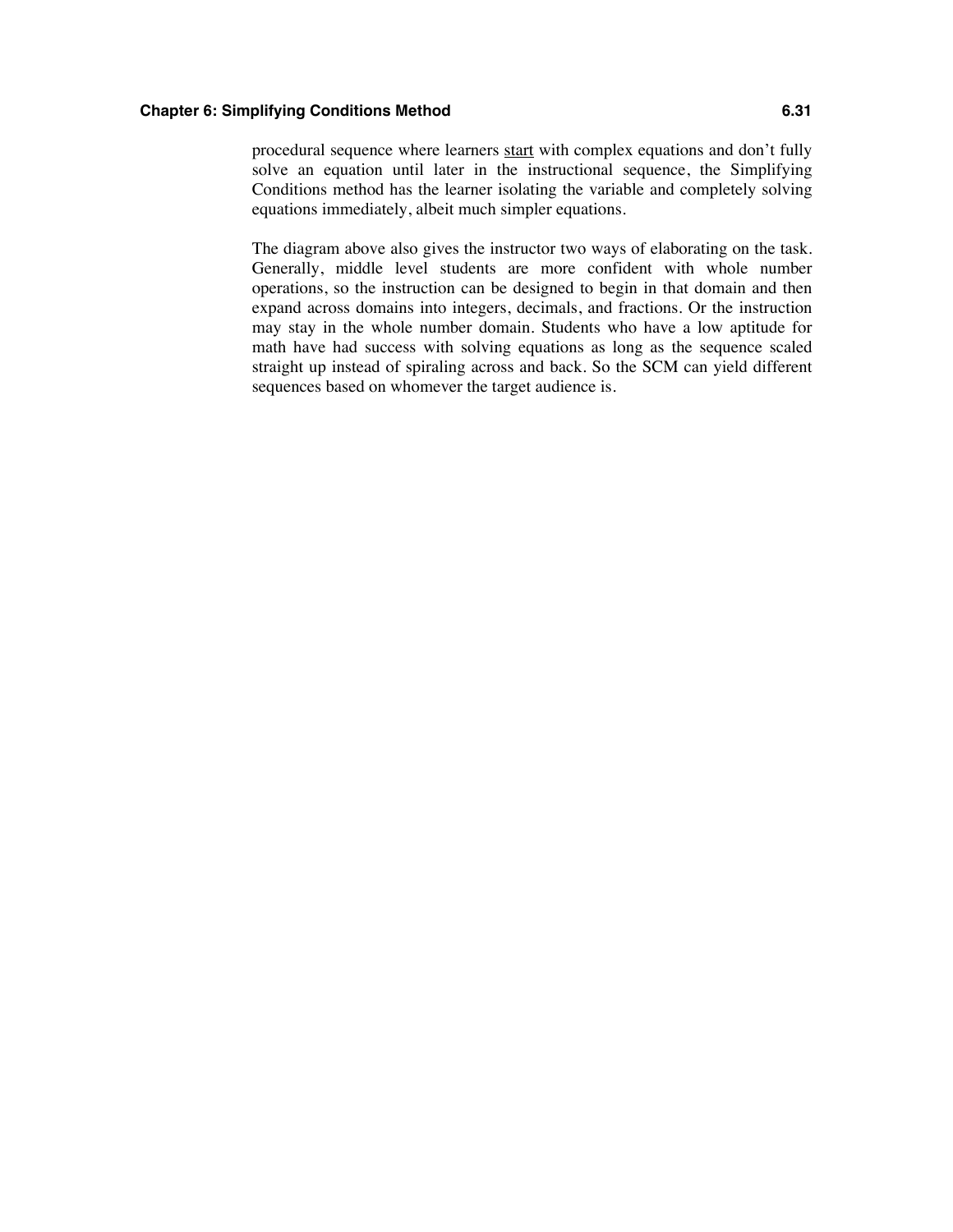# Practice Exercises

If you are using this book in a course and you want to use a problem-based learning approach to learning these skills and understandings, you should begin by selecting a problem and scenario that fit the criteria outlined below, and use the relevant prior material in this book on an as-needed basis.

I recommend you choose your own scenario and problem for this exercise, for then it will be more personally relevant and authentic. But if you do so, it is important that the scenario and problem meet certain criteria, or they will not afford you the opportunity to learn to do an SCM analysis and sequence design. Here are the criteria.

#### *The Problem*

- The task should be relatively simple. Picking a more complex task will just make your project take longer, without enhancing your learning much. You should pick a task that requires 10 to 40 hours to teach. It may be a procedural task, a heuristic task, or a combination of the two. In fact, it would be more useful to do a project with a relatively simple procedural task and another with a relatively simple heuristic task than to do a project with a complex task of either kind.
- The problem should only entail designing the sequence at this point, unless you are using this book in conjunction with other resources that can help you to design additional aspects of the instruction.

#### *The Scenario*

- Work on a team of 2 (or at the most 3) people to perform this project.
- Try to find a real client for whom to do the project, in a school (k-12 or higher education), corporate (profit or nonprofit), or informal setting. If you can't find a real client, then arrange for a classmate or friend to be your client in a role-play type situation. Your client should serve as your subject-matter expert.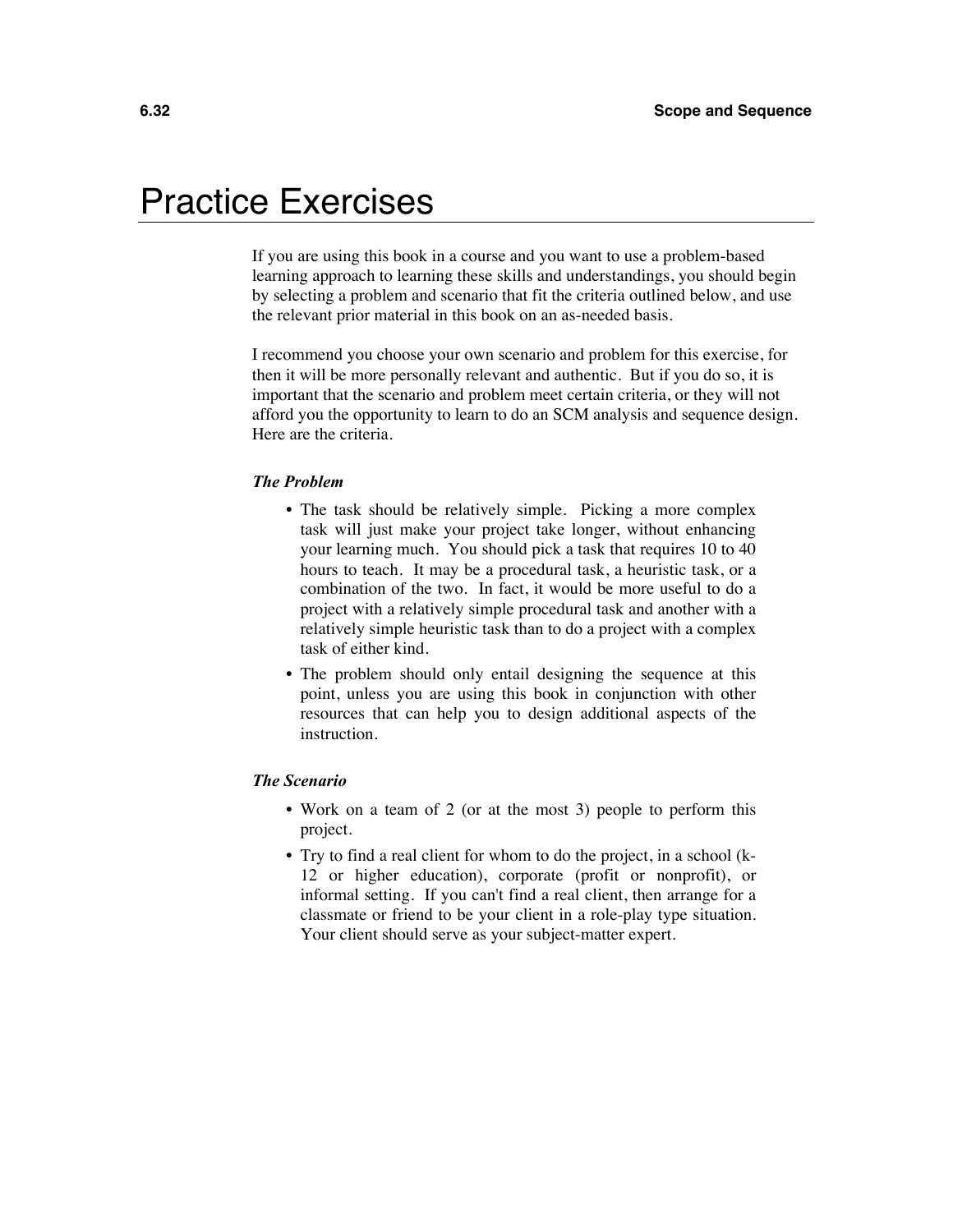

# What's Next?

Given this general understanding of the hierarchical, procedural, and elaboration theory sequencing strategies, the next three chapters provide detailed guidance on how to design each of these three types of sequences. Examples and practice exercises are also provided.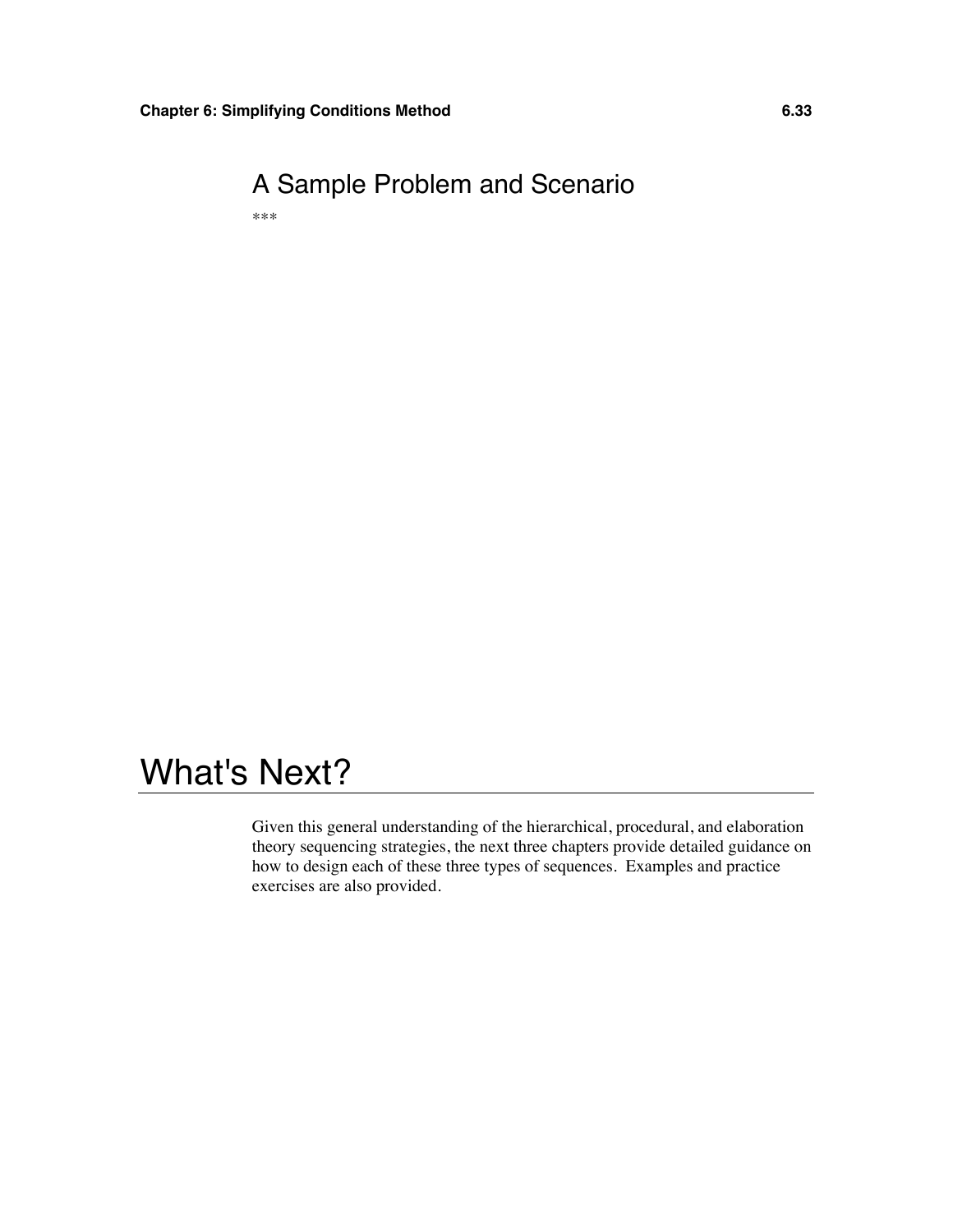#### END

1. Form a **team** of two people.

2. Use the procedure on pp. 18-19 to design an **SCM sequence** on your LG procedural task. Use the example on p. 23 as a format for your sequence blueprint. Be sure to indicate:

- what skills (steps) should be **grouped** into each episode (with episodes of approximately equal length),
- how the episodes should be **sequenced**,
- what the **simplifying conditions** are for the epitome and which ones are removed for each elaboration,
- for *one* of your episodes, what the **organizing content** (steps and/or principles) should be (once it is broken down to entry level),
- what **supporting content** should be taught in that one episode, and
- how all the content should be **sequenced** within that one episode (see p. 26).

For that one learning episode, you may give a sample of the content, rather than an exhaustive listing.

Our assistants will review your work and give you feedback.